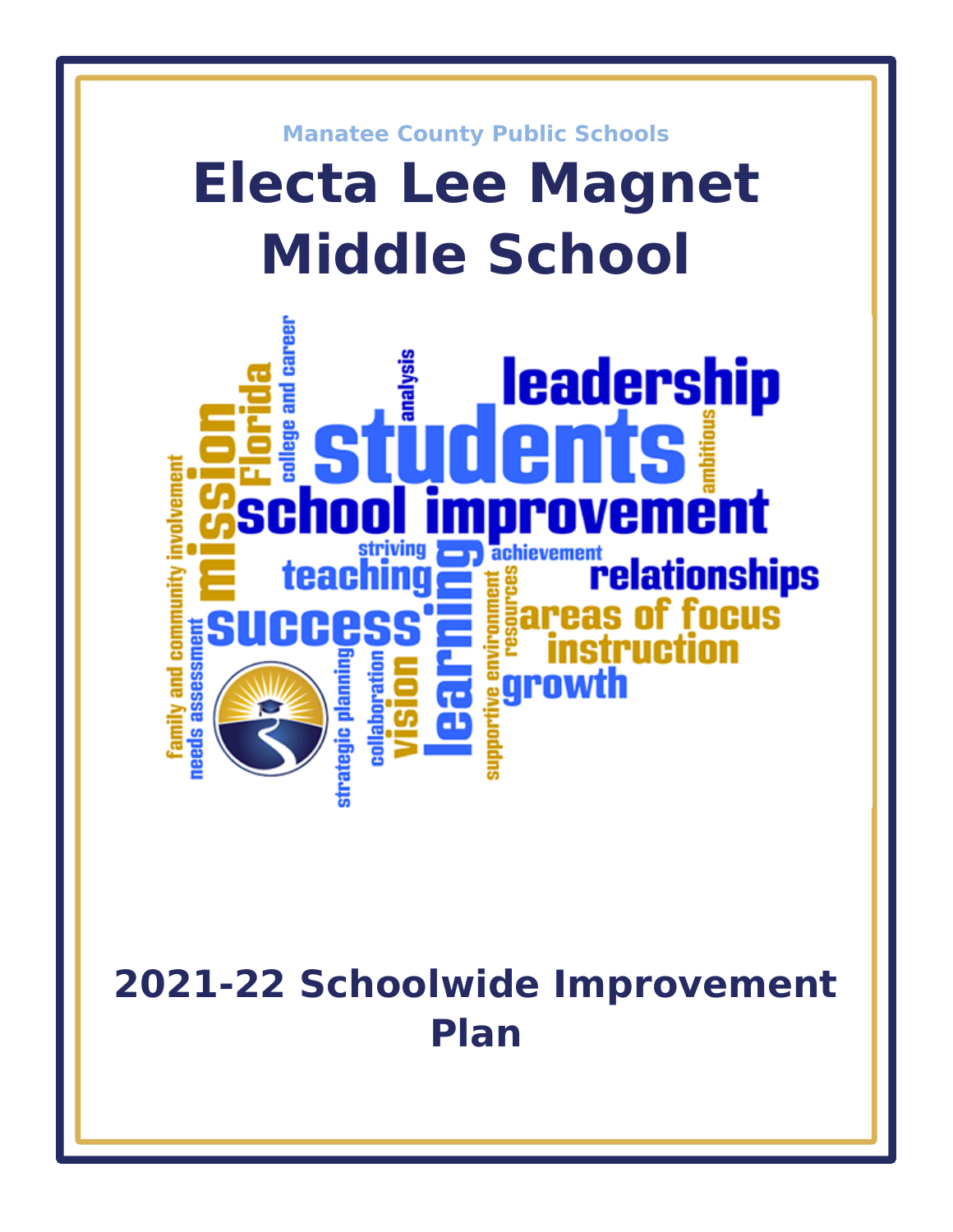# **Table of Contents**

| <b>School Demographics</b>                | 3  |
|-------------------------------------------|----|
| <b>Purpose and Outline of the SIP</b>     | 4  |
| <b>School Information</b>                 | 5  |
| <b>Needs Assessment</b>                   | 8  |
| <b>Planning for Improvement</b>           | 17 |
| <b>Positive Culture &amp; Environment</b> | 29 |
| <b>Budget to Support Goals</b>            | 30 |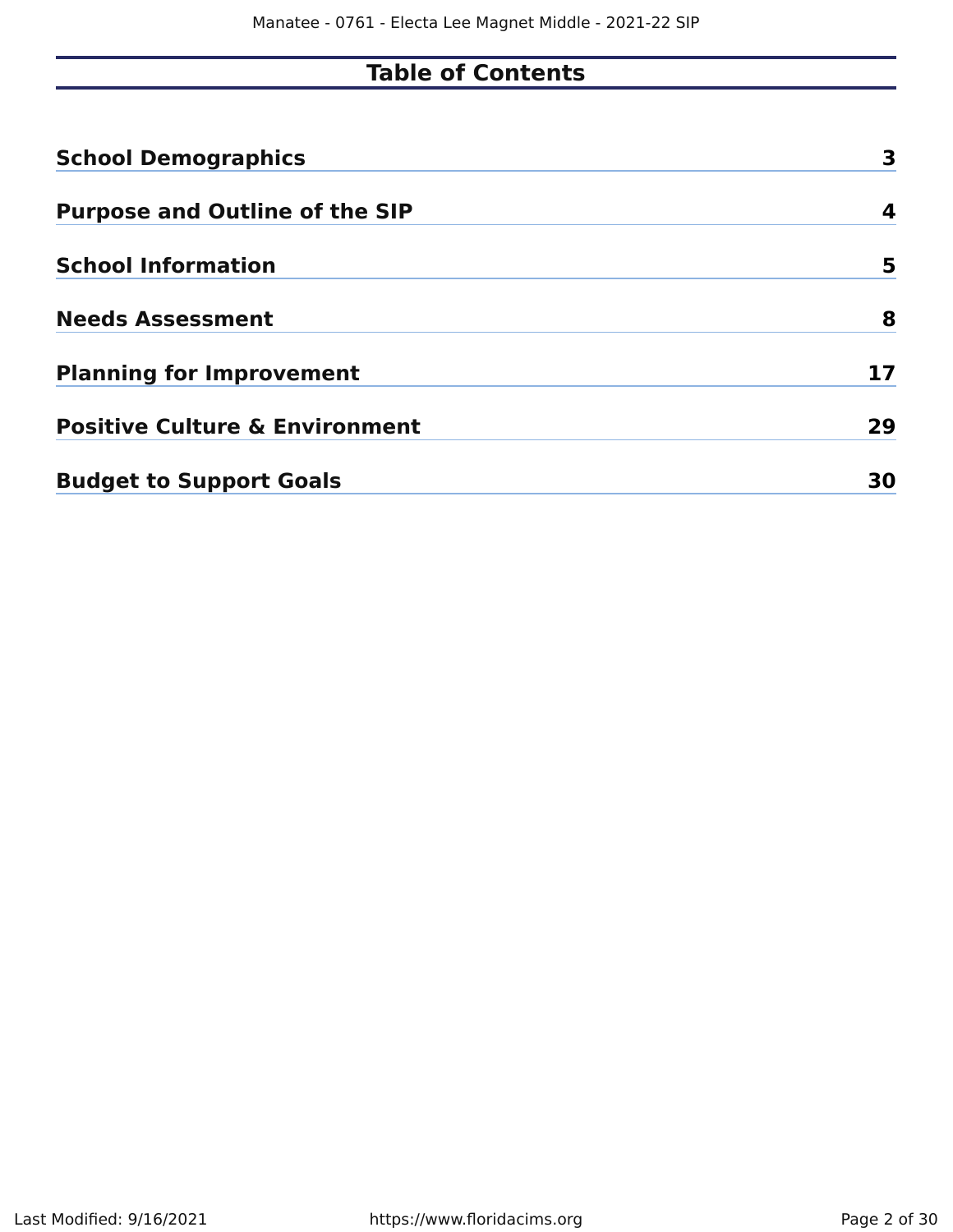Manatee - 0761 - Electa Lee Magnet Middle - 2021-22 SIP

# **Electa Lee Magnet Middle School**

4000 53RD AVE W, Bradenton, FL 34210

http://www.edline.net/pages/sdmcleems

<span id="page-2-0"></span>**Demographics**

# **Principal: Ginger Collins** Start Date for this Principal: 7/1/2020

| <b>2019-20 Status</b><br>(per MSID File)                                                                                            | Active                                                                                                                                                                                                                                            |
|-------------------------------------------------------------------------------------------------------------------------------------|---------------------------------------------------------------------------------------------------------------------------------------------------------------------------------------------------------------------------------------------------|
| <b>School Type and Grades Served</b><br>(per MSID File)                                                                             | Middle School<br>$6 - 8$                                                                                                                                                                                                                          |
| <b>Primary Service Type</b><br>(per MSID File)                                                                                      | K-12 General Education                                                                                                                                                                                                                            |
| 2018-19 Title I School                                                                                                              | Yes                                                                                                                                                                                                                                               |
| 2018-19 Economically<br><b>Disadvantaged (FRL) Rate</b><br>(as reported on Survey 3)                                                | [Data Not Available]                                                                                                                                                                                                                              |
| 2018-19 ESSA Subgroups Represented<br>(subgroups with 10 or more students)<br>(subgroups in orange are below the federal threshold) | <b>Black/African American Students</b><br><b>Economically Disadvantaged Students</b><br><b>English Language Learners</b><br><b>Hispanic Students</b><br><b>Multiracial Students</b><br><b>Students With Disabilities</b><br><b>White Students</b> |
| <b>School Grades History</b>                                                                                                        | 2018-19: C (49%)<br>2017-18: $C(43%)$<br>2016-17: $D(40\%)$<br>2015-16: $C(46%)$                                                                                                                                                                  |
| 2019-20 School Improvement (SI) Information*                                                                                        |                                                                                                                                                                                                                                                   |
| <b>SI Region</b>                                                                                                                    | Southwest                                                                                                                                                                                                                                         |
| <b>Regional Executive Director</b>                                                                                                  | <b>Lucinda Thompson</b>                                                                                                                                                                                                                           |
| <b>Turnaround Option/Cycle</b>                                                                                                      | N/A                                                                                                                                                                                                                                               |
| <b>Year</b>                                                                                                                         |                                                                                                                                                                                                                                                   |
| <b>Support Tier</b>                                                                                                                 |                                                                                                                                                                                                                                                   |
| <b>ESSA Status</b>                                                                                                                  | <b>TS&amp;I</b>                                                                                                                                                                                                                                   |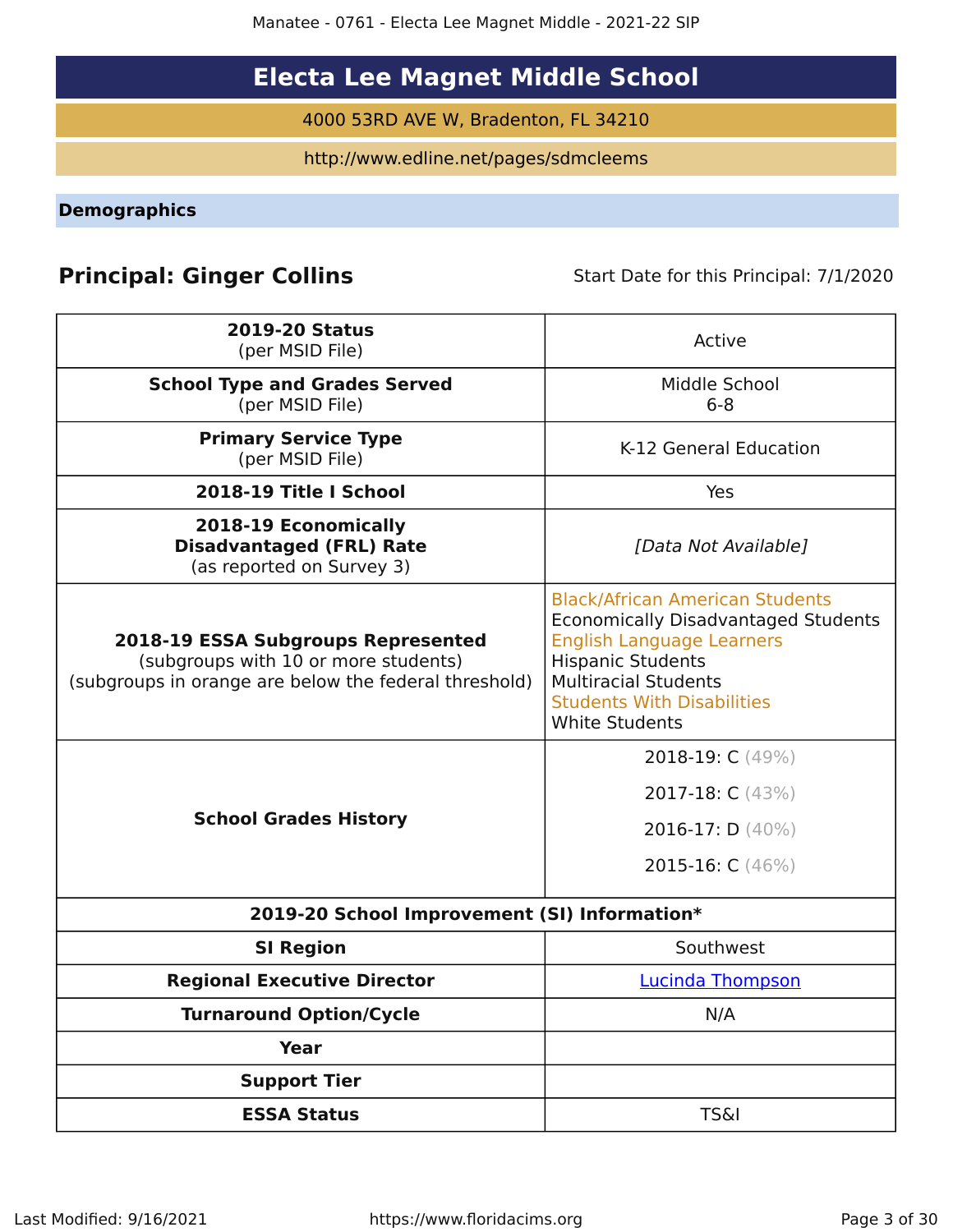\* As defined under Rule 6A-1.099811, Florida Administrative Code. For more information, [click](/downloads?category=da-forms) [here](/downloads?category=da-forms).

### **School Board Approval**

This plan was approved by the Manatee County School Board on 9/16/2021.

### **SIP Authority**

Section 1001.42(18), Florida Statutes, requires district school boards to annually approve and require implementation of a Schoolwide Improvement Plan (SIP) for each school in the district that has a school grade of D or F. This plan is also a requirement for Targeted Support and Improvement (TS&I) and Comprehensive Support and Improvement (CS&I) schools pursuant to 1008.33 F.S. and the Every Student Succeeds Act (ESSA).

To be designated as TS&I, a school must have one or more ESSA subgroup(s) with a Federal Index below 41%. This plan shall be approved by the district. There are three ways a school can be designated as CS&I:

- 1. have a school grade of D or F
- 2. have a graduation rate of 67% or lower
- 3. have an overall Federal Index below 41%.

For these schools, the SIP shall be approved by the district as well as the Bureau of School Improvement.

The Florida Department of Education (FDOE) SIP template meets all statutory and rule requirements for traditional public schools and incorporates all components required for schools receiving Title I funds. This template is required by State Board of Education Rule 6A-1.099811, Florida Administrative Code, for all non-charter schools with a current grade of D or F, or a graduation rate 67% or less. Districts may opt to require a SIP using a template of its choosing for schools that do not fit the aforementioned conditions. This document was prepared by school and district leadership using the FDOE's school improvement planning web application located at [www.floridacims.org.](https://www.floridacims.org)

#### <span id="page-3-0"></span>**Purpose and Outline of the SIP**

The SIP is intended to be the primary artifact used by every school with stakeholders to review data, set goals, create an action plan and monitor progress. The Florida Department of Education encourages schools to use the SIP as a "living document" by continually updating, refining and using the plan to guide their work throughout the year. This printed version represents the SIP as of the "Date Modified" listed in the footer.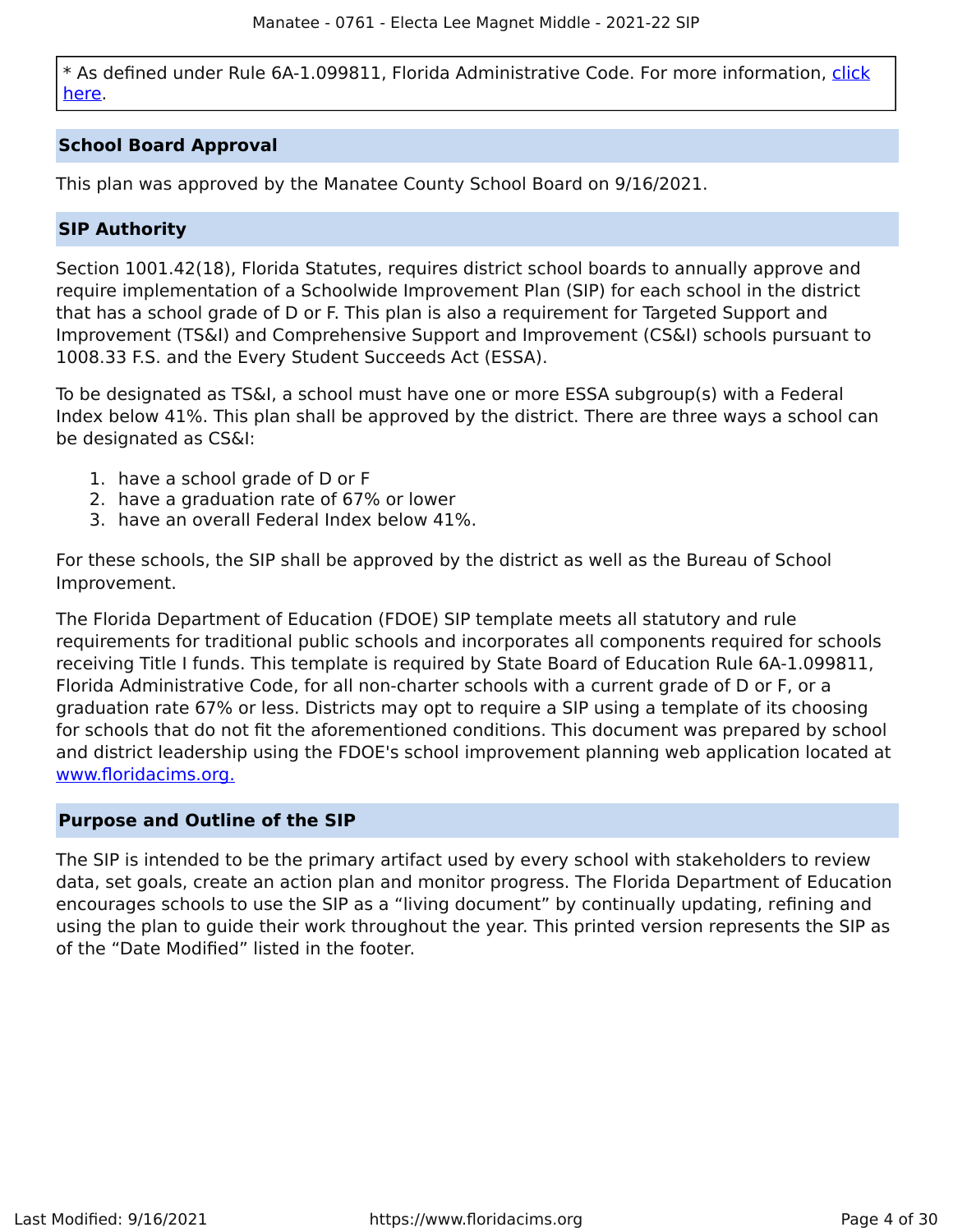### **Part I: School Information**

#### <span id="page-4-0"></span>**School Mission and Vision**

### **Provide the school's mission statement.**

The mission of Electa Lee Magnet Middle School is to inspire students to reach their highest potential and to acquire a love of learning by providing an artistically enriched education.

### **Provide the school's vision statement.**

Improve academic achievement and personalize the educational experience, for all students.

#### **School Leadership Team**

#### **Membership**

Identify the name, email address, position title, and job duties/responsibilities for each member of the school leadership team.**:**

| <b>Name</b>        | <b>Title</b> | <b>Job Duties and</b><br><b>Responsibilities</b> |                                                                                                                                                                                                                                                                                                                                                                                                                                       |
|--------------------|--------------|--------------------------------------------------|---------------------------------------------------------------------------------------------------------------------------------------------------------------------------------------------------------------------------------------------------------------------------------------------------------------------------------------------------------------------------------------------------------------------------------------|
| Collins,<br>Ginger | Principal    |                                                  | Team leaders, Administrators, Coaches and<br>District support personnel meet once a month to<br>focus on school wide implementation of meeting<br>instructional quantitative and qualitative<br>challenges. Each member attends the meeting<br>and has an opportunity to add to the agenda. The<br>team leaders responsibility are to communicate<br>the shared decisions back to the teacher staff for<br>conclusion of the process. |

| Tamara Principal       | Cornwell, Assistant |
|------------------------|---------------------|
| Terrance Principal     | Marshall, Assistant |
| Smith,                 | Teacher,            |
| Crestie                | $K-12$              |
| Daly,<br>Stefania K-12 | Teacher,            |
| Johnson,               | Teacher,            |
| Susan                  | $K-12$              |
| Herlihy,               | Teacher,            |
| Karen                  | $K-12$              |

#### **Demographic Information**

### **Principal start date**

Wednesday 7/1/2020, Ginger Collins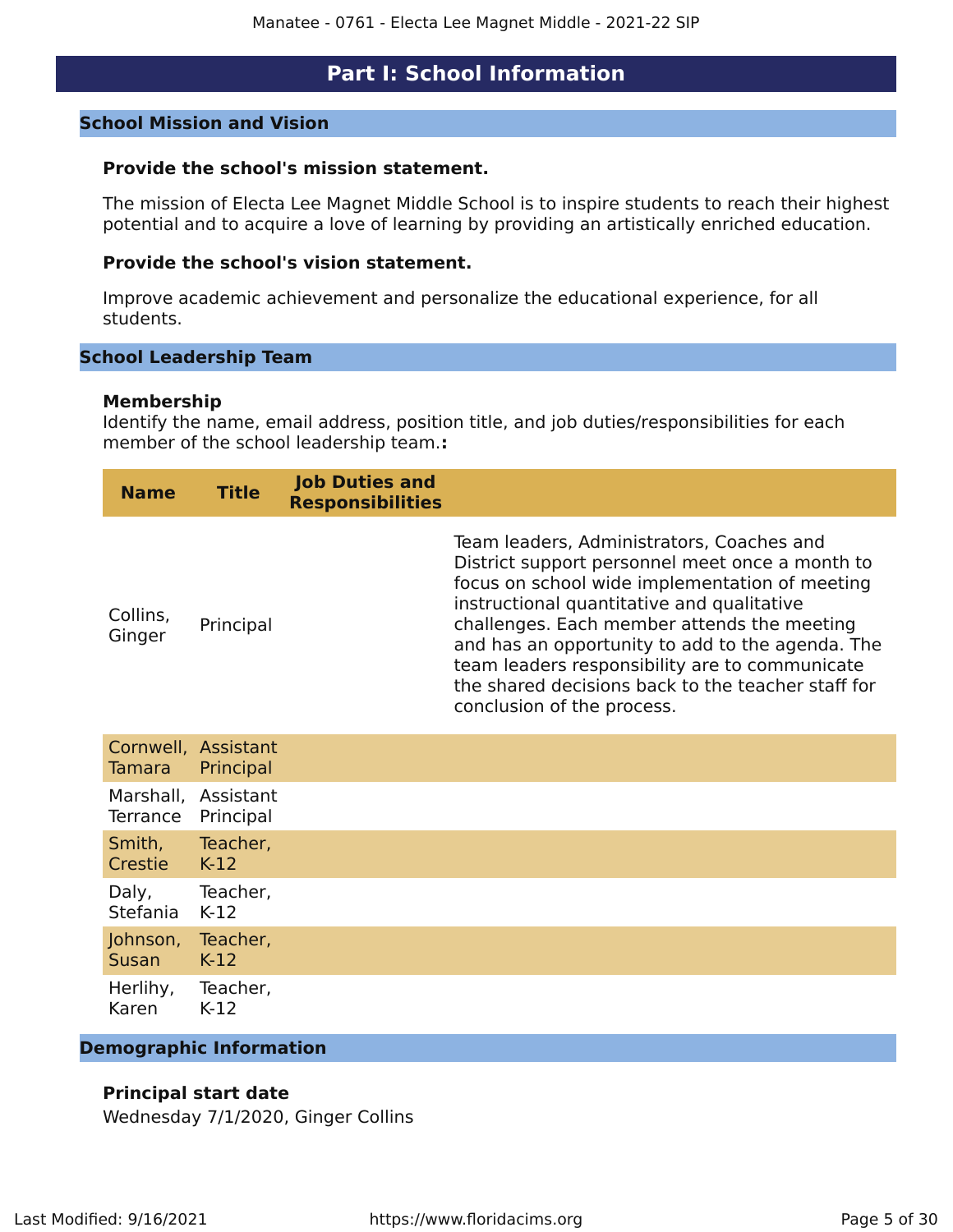**Number of teachers with a 2019 3-year aggregate or a 1-year Algebra state VAM rating of Highly Effective.** Note: For UniSIG Supplemental Teacher Allocation, teachers must have at least 10 student assessments. 4

**Number of teachers with a 2019 3-year aggregate or a 1-year Algebra state VAM rating of Effective.** Note: For UniSIG Supplemental Teacher Allocation, teachers must have at least 10 student assessments. 13

**Total number of teacher positions allocated to the school** 56

**Total number of students enrolled at the school**

772

**Identify the number of instructional staff who left the school during the 2020-21 school year.**

4

**Identify the number of instructional staff who joined the school during the 2021-22 school year.**

3

**Demographic Data**

**Early Warning Systems**

#### **2021-22**

**The number of students by grade level that exhibit each early warning indicator listed:**

| <b>Indicator</b>                                            | <b>Grade Level</b> |          |                |          |                |                |          |             |          |                |                |                |          |              |  |
|-------------------------------------------------------------|--------------------|----------|----------------|----------|----------------|----------------|----------|-------------|----------|----------------|----------------|----------------|----------|--------------|--|
|                                                             | K.                 |          | $1 \t2 \t3$    |          | $\mathbf{A}$   | 5              | 6        | 7           | 8        | 9              |                | 10 11 12       |          | <b>Total</b> |  |
| Number of students enrolled                                 | 0                  | 0        | $\Omega$       | $\Omega$ | $\Omega$       | $\overline{0}$ |          | 257 251 264 |          | $\Omega$       | $\Omega$       | $\Omega$       | 0        | 772          |  |
| Attendance below 90 percent                                 | 0                  | $\Omega$ | $\Omega$       | $\Omega$ | $\Omega$       | $\Omega$       | 83       |             | 115 123  | $\Omega$       | $\Omega$       | $\overline{0}$ | $\Omega$ | 321          |  |
| One or more suspensions                                     | 0                  | 0        | $\Omega$       | $\Omega$ | $\Omega$       | $\Omega$       | 6        | 12          | 8        | $\overline{0}$ | $\mathbf{0}$   | $\overline{0}$ | $\Omega$ | 26           |  |
| Course failure in ELA                                       | 0                  | 0        | $\Omega$       | $\Omega$ | $\Omega$       | $\Omega$       | 24       | 22          | 21       | $\Omega$       | $\Omega$       | $\Omega$       | $\Omega$ | 67           |  |
| Course failure in Math                                      | 0                  | 0        | $\Omega$       | $\Omega$ | $\Omega$       | $\Omega$       | 21       | 63          | 42       | $\Omega$       | $\mathbf{0}$   | $\Omega$       | 0        | 126          |  |
| Level 1 on 2019 statewide FSA<br><b>ELA assessment</b>      | $\Omega$           |          | 0 <sub>0</sub> | $\Omega$ | 0 <sub>0</sub> |                | 72       | 88          | 95       | $\Omega$       | $\overline{0}$ | $\Omega$       | $\Omega$ | 255          |  |
| Level 1 on 2019 statewide FSA<br>Math assessment            | 0                  | $\Omega$ | $\Omega$       | $\Omega$ | $\Omega$       | $\Omega$       | 56       | 69          | 77       | $\Omega$       | $\Omega$       | $\Omega$       | $\Omega$ | 202          |  |
| Number of students with a<br>substantial reading deficiency | 0                  | $\Omega$ | 0              | $\Omega$ | 0              | $\Omega$       |          | 116 129 155 |          | 0              | $\overline{0}$ | $\Omega$       | $\Omega$ | 400          |  |
|                                                             | <sup>0</sup>       | 0        | $\Omega$       | $\Omega$ | $\Omega$       | $\Omega$       | 0        | $\Omega$    | 0        | $\Omega$       | $\Omega$       | $\Omega$       | $\Omega$ |              |  |
|                                                             |                    | $\Omega$ | $\Omega$       | $\Omega$ | $\Omega$       | $\Omega$       | $\Omega$ | $\Omega$    | $\Omega$ | $\Omega$       | $\Omega$       | $\Omega$       | $\Omega$ |              |  |

**The number of students with two or more early warning indicators:**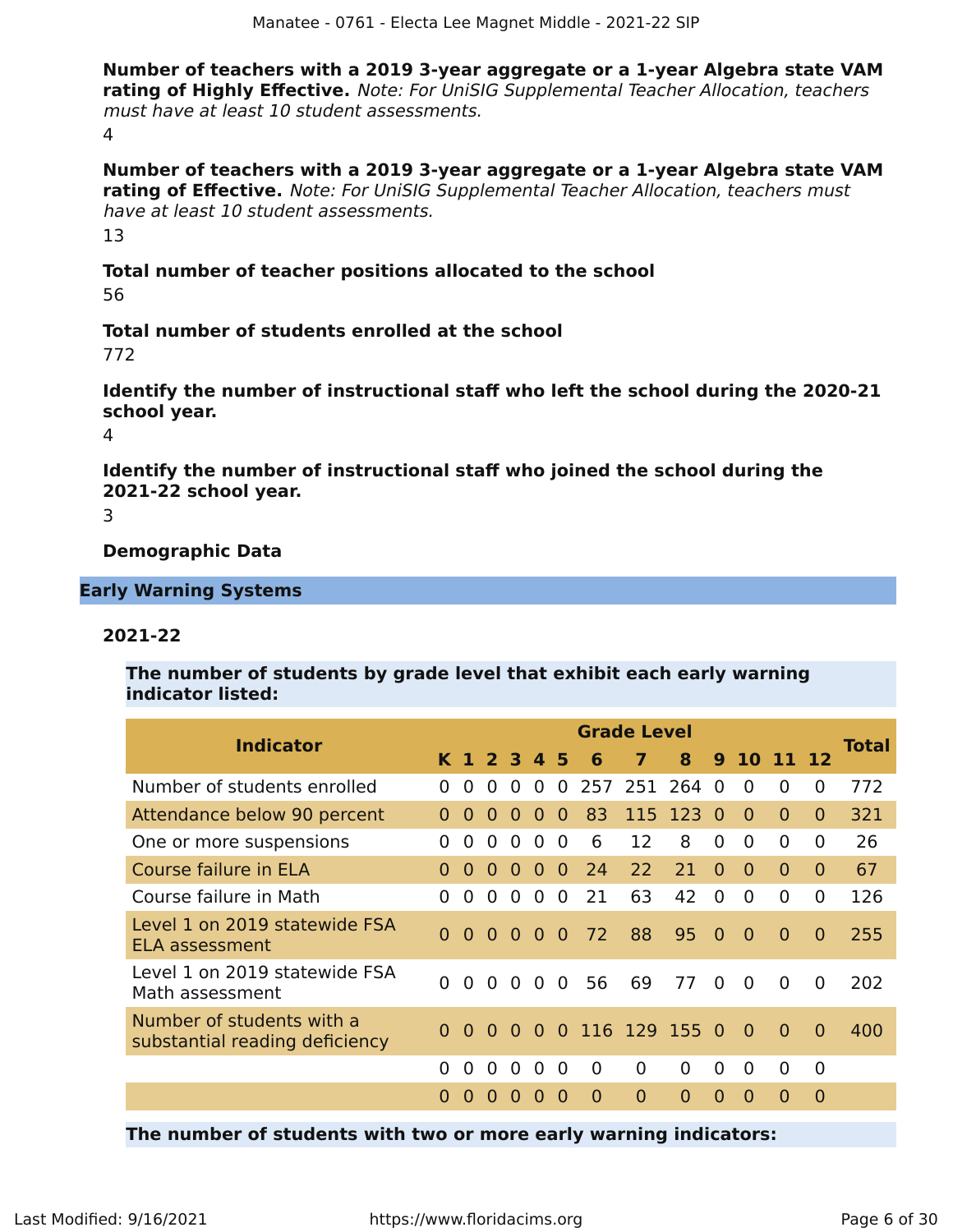| <b>Indicator</b>                                                |  |  |  | <b>Grade Level</b> |  |                              |  | <b>Total</b> |
|-----------------------------------------------------------------|--|--|--|--------------------|--|------------------------------|--|--------------|
|                                                                 |  |  |  |                    |  | K 1 2 3 4 5 6 7 8 9 10 11 12 |  |              |
| Students with two or more indicators 0 0 0 0 0 0 15 2 3 0 0 0 0 |  |  |  |                    |  |                              |  |              |

### **The number of students identified as retainees:**

| <b>Indicator</b>                       |  |  |  |  | <b>Grade Level</b> |  |                              |              |
|----------------------------------------|--|--|--|--|--------------------|--|------------------------------|--------------|
|                                        |  |  |  |  |                    |  | K 1 2 3 4 5 6 7 8 9 10 11 12 | <b>Total</b> |
| <b>Retained Students: Current Year</b> |  |  |  |  |                    |  | 0 0 0 0 0 0 0 0 2 0 0 0 0    |              |
|                                        |  |  |  |  |                    |  |                              |              |

### **Date this data was collected or last updated**

Monday 9/13/2021

### **2020-21 - As Reported**

### **The number of students by grade level that exhibit each early warning indicator:**

| <b>Indicator</b>                             | <b>Grade Level</b> |                |          |                |                   |          |                |                |                      |          |                |          |          |              |  |
|----------------------------------------------|--------------------|----------------|----------|----------------|-------------------|----------|----------------|----------------|----------------------|----------|----------------|----------|----------|--------------|--|
|                                              |                    | K 1 2 3 4 5    |          |                |                   |          | - 6            | $\mathbf{7}$   |                      |          | 8 9 10 11 12   |          |          | <b>Total</b> |  |
| Number of students enrolled                  | $\Omega$           | $\Omega$       | $\Omega$ | $\Omega$       | $\Omega$          |          |                | 0 238 292 328  |                      | $\Omega$ | $\Omega$       | $\Omega$ | $\Omega$ | 858          |  |
| Attendance below 90 percent                  | $\Omega$           | $\Omega$       | $\Omega$ | $\bullet$      | - 0               | - 0      | -3             | 3              | 10                   | $\Omega$ | $\Omega$       | $\Omega$ | $\Omega$ | 16           |  |
| One or more suspensions                      | 0                  | $\Omega$       | 0        | $\Omega$       | $\Omega$          | $\Omega$ | $\overline{7}$ | $\mathbf{1}$   | $\mathcal{P}$        | $\Omega$ | $\Omega$       | $\Omega$ | 0        | 10           |  |
| Course failure in ELA                        | $\Omega$           | $\Omega$       | $\Omega$ | 0 <sub>0</sub> |                   | $\Omega$ | $\Omega$       | $\overline{0}$ | 3.                   | $\Omega$ | $\overline{0}$ | $\Omega$ | $\Omega$ | 3            |  |
| Course failure in Math                       | $\Omega$           | $\Omega$       | $\Omega$ | $\Omega$       | $\Omega$          | $\Omega$ | $\Omega$       | $\overline{0}$ | $\mathcal{P}$        | $\Omega$ | $\Omega$       | $\Omega$ | $\Omega$ | 2            |  |
| Level 1 on 2019 statewide ELA<br>assessment  |                    | 0 <sub>0</sub> |          |                |                   |          |                |                | 0 0 0 0 92 113 108 0 |          | - 0            | $\Omega$ | 0        | 313          |  |
| Level 1 on 2019 statewide Math<br>assessment | $\Omega$           | $\Omega$       | 0        |                | $\mathbf{\Omega}$ | n        | 78.            | 102 123        |                      | $\Omega$ | $\Omega$       | $\Omega$ | $\Omega$ | 303          |  |

### **The number of students with two or more early warning indicators:**

| <b>Indicator</b>                                                 |  |  |  |  | <b>Grade Level</b> |  |                              | <b>Total</b> |
|------------------------------------------------------------------|--|--|--|--|--------------------|--|------------------------------|--------------|
|                                                                  |  |  |  |  |                    |  | K 1 2 3 4 5 6 7 8 9 10 11 12 |              |
| Students with two or more indicators 0 0 0 0 0 0 1 3 8 0 0 0 0 0 |  |  |  |  |                    |  |                              |              |

### **The number of students identified as retainees:**

|                                 | <b>Grade Level</b> |  |  |  |  |  |  |  |  |                              |  |                            |              |  |  |
|---------------------------------|--------------------|--|--|--|--|--|--|--|--|------------------------------|--|----------------------------|--------------|--|--|
| <b>Indicator</b>                |                    |  |  |  |  |  |  |  |  | K 1 2 3 4 5 6 7 8 9 10 11 12 |  |                            | <b>Total</b> |  |  |
| Retained Students: Current Year |                    |  |  |  |  |  |  |  |  |                              |  | 0 0 0 0 0 0 0 10 0 0 0 0 0 | -10          |  |  |
|                                 |                    |  |  |  |  |  |  |  |  |                              |  |                            |              |  |  |

### **2020-21 - Updated**

**The number of students by grade level that exhibit each early warning indicator:**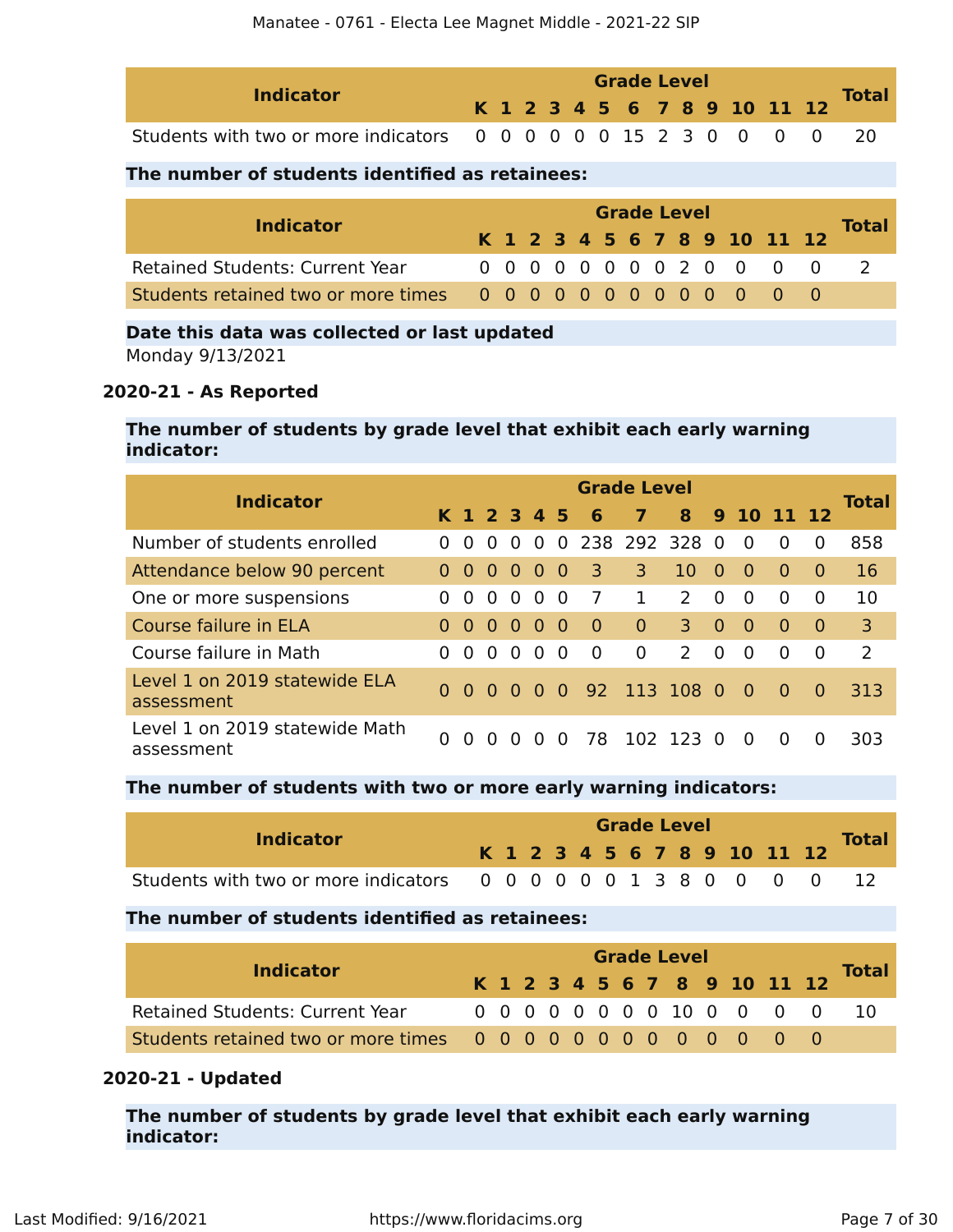| <b>Indicator</b>                             | <b>Grade Level</b> |                |             |          |          |          |                |                |                |          |          |            |          |                |  |
|----------------------------------------------|--------------------|----------------|-------------|----------|----------|----------|----------------|----------------|----------------|----------|----------|------------|----------|----------------|--|
|                                              |                    |                | K 1 2 3 4 5 |          |          |          | 6              | $\overline{7}$ | 8 <sub>1</sub> |          |          | 9 10 11 12 |          | <b>Total</b>   |  |
| Number of students enrolled                  | $\Omega$           | $\Omega$       | $\Omega$    | $\Omega$ | $\Omega$ |          |                | 0 238 292 328  |                | $\Omega$ | $\Omega$ | $\Omega$   | $\Omega$ | 858            |  |
| Attendance below 90 percent                  | $\Omega$           | $\Omega$       | $\bullet$   | - 0      | $\Omega$ | - 0      | 3              | 3              | 10             | $\Omega$ | $\Omega$ | $\Omega$   | $\Omega$ | 16             |  |
| One or more suspensions                      | $\Omega$           | $\Omega$       | 0           | $\Omega$ | $\Omega$ | 0        | -7             | $\mathbf{1}$   | $\mathcal{P}$  | $\Omega$ | $\Omega$ | $\Omega$   | $\Omega$ | 10             |  |
| Course failure in ELA                        | $\Omega$           | $\Omega$       | $\Omega$    | 0        | $\Omega$ | 0        | $\overline{0}$ | $\overline{0}$ | $\overline{3}$ | $\Omega$ | $\Omega$ | $\Omega$   | $\Omega$ | $\overline{3}$ |  |
| Course failure in Math                       | $\Omega$           | $\Omega$       | 0           | $\Omega$ | 0        | $\Omega$ | $\overline{0}$ | $\Omega$       | $\mathcal{P}$  | $\Omega$ | $\Omega$ | $\Omega$   | $\Omega$ | 2              |  |
| Level 1 on 2019 statewide ELA<br>assessment  |                    | 0 <sub>0</sub> | 0           | $\Omega$ |          |          |                | 0 92 113 108 0 |                |          | $\sim 0$ | $\Omega$   | 0        | 313            |  |
| Level 1 on 2019 statewide Math<br>assessment |                    | $\Omega$       | $\Omega$    | $\Omega$ | $\Omega$ | $\Omega$ | 78             | 102 123        |                | - 0      | $\Omega$ | $\Omega$   | n        | 303            |  |

### **The number of students with two or more early warning indicators:**

| <b>Indicator</b>                                                  |  |  |  |  | <b>Grade Level</b> |  |                              |              |
|-------------------------------------------------------------------|--|--|--|--|--------------------|--|------------------------------|--------------|
|                                                                   |  |  |  |  |                    |  | K 1 2 3 4 5 6 7 8 9 10 11 12 | <b>Total</b> |
| Students with two or more indicators 0 0 0 0 0 0 1 3 8 0 0 0 0 12 |  |  |  |  |                    |  |                              |              |

### **The number of students identified as retainees:**

|                                        | <b>Grade Level</b> |  |  |  |  |  |  |  |  |  |                              |  |                              |              |
|----------------------------------------|--------------------|--|--|--|--|--|--|--|--|--|------------------------------|--|------------------------------|--------------|
| <b>Indicator</b>                       |                    |  |  |  |  |  |  |  |  |  | K 1 2 3 4 5 6 7 8 9 10 11 12 |  |                              | <b>Total</b> |
| <b>Retained Students: Current Year</b> |                    |  |  |  |  |  |  |  |  |  |                              |  | 0 0 0 0 0 0 0 0 10 0 0 0 0 0 | -10          |
|                                        |                    |  |  |  |  |  |  |  |  |  |                              |  |                              |              |

### **Part II: Needs Assessment/Analysis**

### <span id="page-7-0"></span>**School Data Review**

Please note that the district and state averages shown here represent the averages for similar school types (elementary, middle, high school, or combination schools).

### **Grade Level Data Review - State Assessments**

**NOTE: This data is raw data and includes ALL students who tested at the school. This is not school grade data.**

|                          | <b>ELA</b> |               |                 |                                                 |              |                                              |  |  |  |  |  |
|--------------------------|------------|---------------|-----------------|-------------------------------------------------|--------------|----------------------------------------------|--|--|--|--|--|
| <b>Grade</b>             | Year       | <b>School</b> | <b>District</b> | School-<br><b>District</b><br><b>Comparison</b> | <b>State</b> | School-<br><b>State</b><br><b>Comparison</b> |  |  |  |  |  |
| 06                       | 2021       |               |                 |                                                 |              |                                              |  |  |  |  |  |
|                          | 2019       | 33%           | 52%             | $-19%$                                          | 54%          | $-21%$                                       |  |  |  |  |  |
| <b>Cohort Comparison</b> |            |               |                 |                                                 |              |                                              |  |  |  |  |  |
| 07                       | 2021       |               |                 |                                                 |              |                                              |  |  |  |  |  |
|                          | 2019       | 26%           | 48%             | $-22%$                                          | 52%          | $-26%$                                       |  |  |  |  |  |
| <b>Cohort Comparison</b> |            | $-33%$        |                 |                                                 |              |                                              |  |  |  |  |  |
| 08                       | 2021       |               |                 |                                                 |              |                                              |  |  |  |  |  |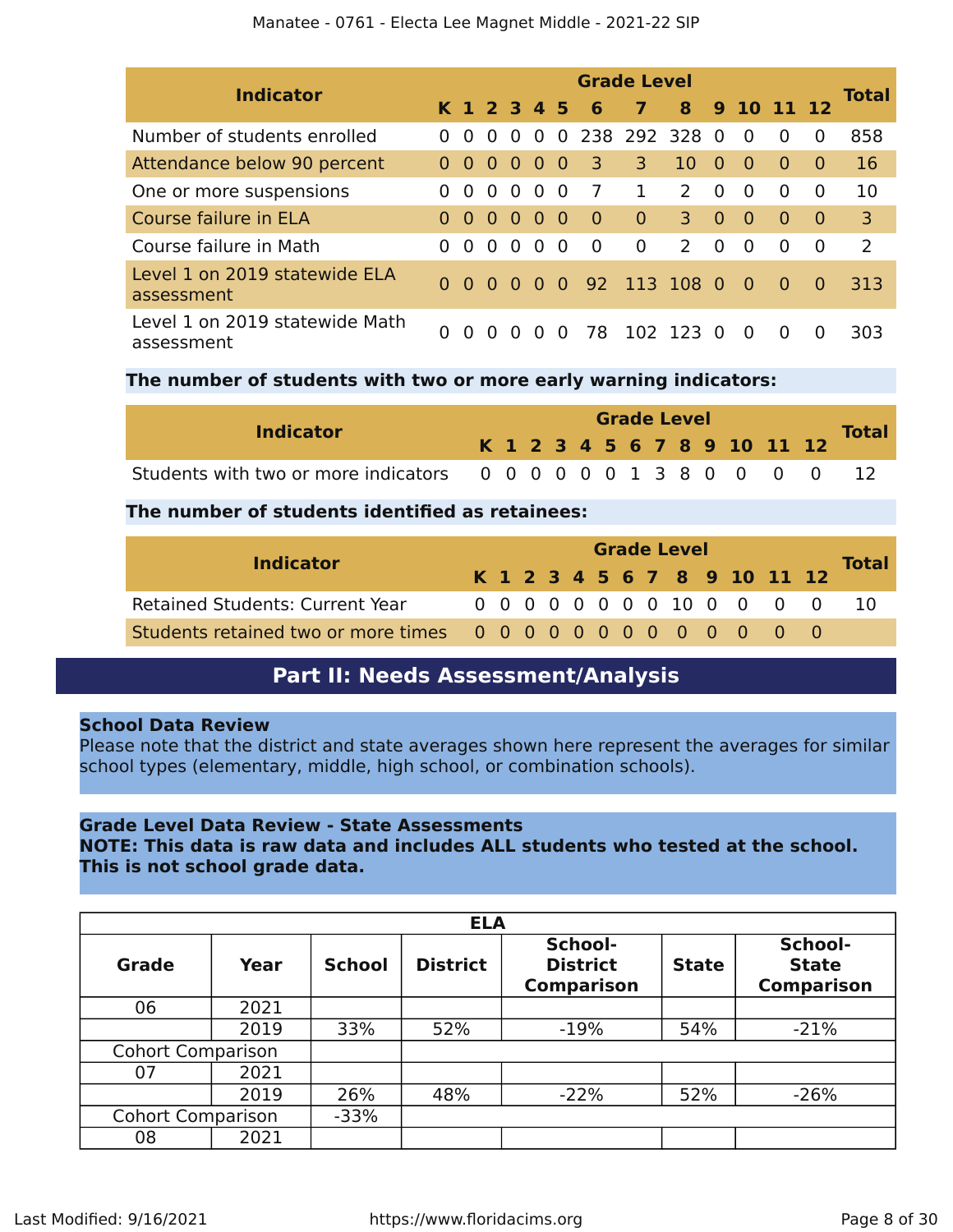|                          | <b>ELA</b> |               |                 |                                                 |              |                                              |  |  |  |  |
|--------------------------|------------|---------------|-----------------|-------------------------------------------------|--------------|----------------------------------------------|--|--|--|--|
| Grade                    | Year       | <b>School</b> | <b>District</b> | School-<br><b>District</b><br><b>Comparison</b> | <b>State</b> | School-<br><b>State</b><br><b>Comparison</b> |  |  |  |  |
|                          | 2019       | 39%           | 54%             | $-15%$                                          | 56%          | $-17%$                                       |  |  |  |  |
| <b>Cohort Comparison</b> |            | $-26%$        |                 |                                                 |              |                                              |  |  |  |  |

|                          |      |               | <b>MATH</b>     |                                                 |              |                                              |
|--------------------------|------|---------------|-----------------|-------------------------------------------------|--------------|----------------------------------------------|
| <b>Grade</b>             | Year | <b>School</b> | <b>District</b> | School-<br><b>District</b><br><b>Comparison</b> | <b>State</b> | School-<br><b>State</b><br><b>Comparison</b> |
| 06                       | 2021 |               |                 |                                                 |              |                                              |
|                          | 2019 | 36%           | 57%             | $-21%$                                          | 55%          | $-19%$                                       |
| <b>Cohort Comparison</b> |      |               |                 |                                                 |              |                                              |
| 07                       | 2021 |               |                 |                                                 |              |                                              |
|                          | 2019 | 37%           | 57%             | $-20%$                                          | 54%          | $-17%$                                       |
| <b>Cohort Comparison</b> |      | $-36%$        |                 |                                                 |              |                                              |
| 08                       | 2021 |               |                 |                                                 |              |                                              |
|                          | 2019 | 14%           | 41%             | $-27%$                                          | 46%          | $-32%$                                       |
| <b>Cohort Comparison</b> |      | $-37%$        |                 |                                                 |              |                                              |

| <b>SCIENCE</b>           |      |               |                 |                                                 |              |                                              |  |  |  |
|--------------------------|------|---------------|-----------------|-------------------------------------------------|--------------|----------------------------------------------|--|--|--|
| <b>Grade</b>             | Year | <b>School</b> | <b>District</b> | School-<br><b>District</b><br><b>Comparison</b> | <b>State</b> | School-<br><b>State</b><br><b>Comparison</b> |  |  |  |
| 08                       | 2021 |               |                 |                                                 |              |                                              |  |  |  |
|                          | 2019 | 28%           | 45%             | $-17%$                                          | 48%          | $-20%$                                       |  |  |  |
| <b>Cohort Comparison</b> |      |               |                 |                                                 |              |                                              |  |  |  |

|      |                   |                 | <b>BIOLOGY EOC</b>                                               |              |                                               |  |  |  |  |  |
|------|-------------------|-----------------|------------------------------------------------------------------|--------------|-----------------------------------------------|--|--|--|--|--|
| Year | <b>School</b>     | <b>District</b> | <b>School</b><br><b>Minus</b><br><b>State</b><br><b>District</b> |              | <b>School</b><br><b>Minus</b><br><b>State</b> |  |  |  |  |  |
| 2021 |                   |                 |                                                                  |              |                                               |  |  |  |  |  |
| 2019 |                   |                 |                                                                  |              |                                               |  |  |  |  |  |
|      | <b>CIVICS EOC</b> |                 |                                                                  |              |                                               |  |  |  |  |  |
| Year | <b>School</b>     | <b>District</b> | <b>School</b><br><b>Minus</b><br><b>District</b>                 | <b>State</b> | <b>School</b><br><b>Minus</b><br><b>State</b> |  |  |  |  |  |
| 2021 |                   |                 |                                                                  |              |                                               |  |  |  |  |  |
| 2019 | 71%               | 77%             | $-6%$                                                            | 71%          | $0\%$                                         |  |  |  |  |  |
|      |                   |                 | <b>HISTORY EOC</b>                                               |              |                                               |  |  |  |  |  |
| Year | <b>School</b>     | <b>District</b> | <b>School</b><br><b>Minus</b><br><b>District</b>                 | <b>State</b> | <b>School</b><br><b>Minus</b><br><b>State</b> |  |  |  |  |  |
| 2021 |                   |                 |                                                                  |              |                                               |  |  |  |  |  |
| 2019 |                   |                 |                                                                  |              |                                               |  |  |  |  |  |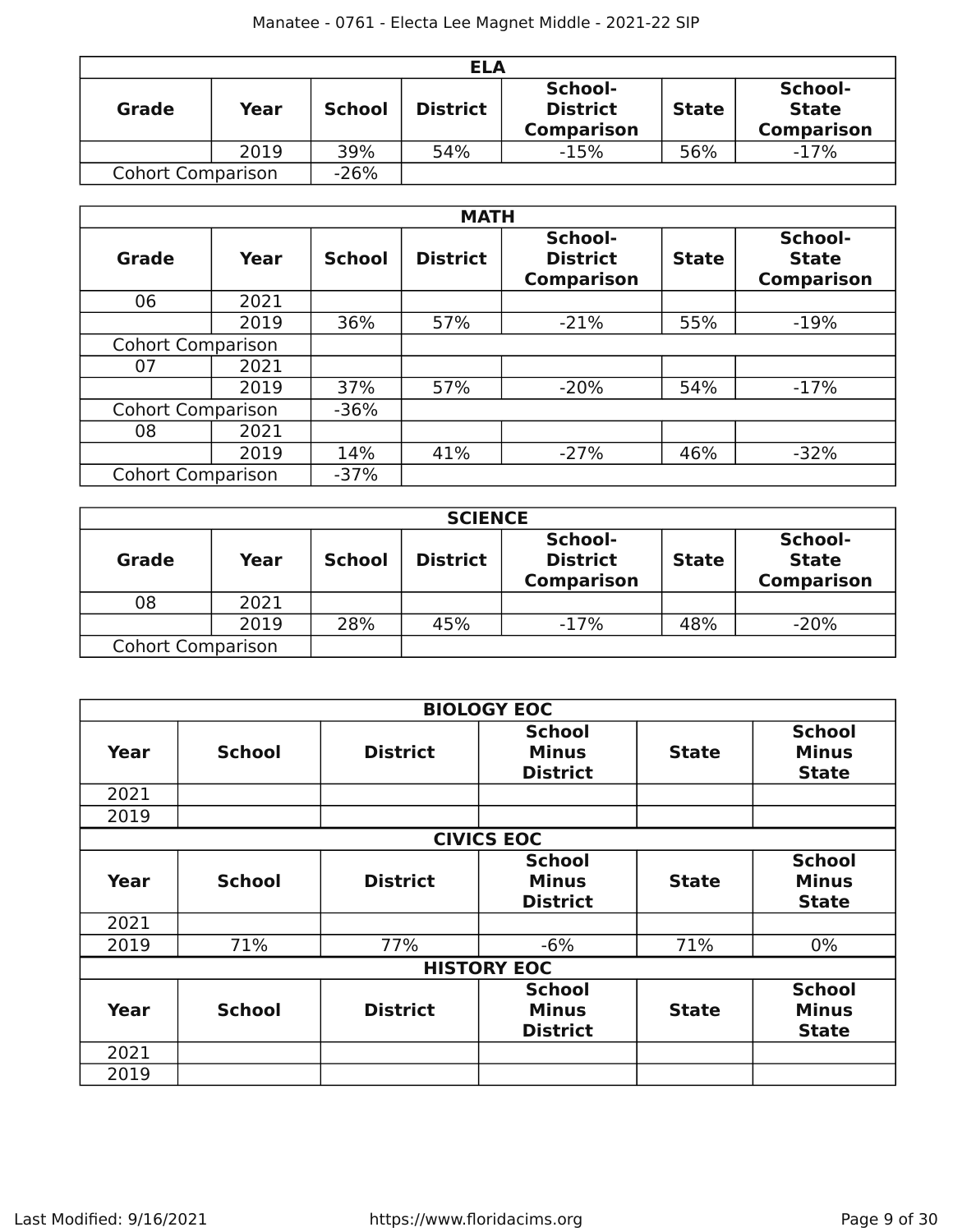|      | <b>ALGEBRA EOC</b> |                 |                                                  |              |                                               |  |  |  |  |  |  |  |
|------|--------------------|-----------------|--------------------------------------------------|--------------|-----------------------------------------------|--|--|--|--|--|--|--|
| Year | <b>School</b>      | <b>District</b> | <b>School</b><br><b>Minus</b><br><b>District</b> | <b>State</b> | <b>School</b><br><b>Minus</b><br><b>State</b> |  |  |  |  |  |  |  |
| 2021 |                    |                 |                                                  |              |                                               |  |  |  |  |  |  |  |
| 2019 | 67%                | 65%             | 2%                                               | 61%          | 6%                                            |  |  |  |  |  |  |  |
|      |                    |                 | <b>GEOMETRY EOC</b>                              |              |                                               |  |  |  |  |  |  |  |
| Year | <b>School</b>      | <b>District</b> | <b>School</b><br><b>Minus</b><br><b>District</b> | <b>State</b> | <b>School</b><br><b>Minus</b><br><b>State</b> |  |  |  |  |  |  |  |
| 2021 |                    |                 |                                                  |              |                                               |  |  |  |  |  |  |  |
| 2019 | 0%                 | 61%             | $-61%$                                           | 57%          | $-57%$                                        |  |  |  |  |  |  |  |

### **Grade Level Data Review - Progress Monitoring Assessments**

### **Provide the progress monitoring tool(s) by grade level used to compile the below data.**

6-8th grade will use the Reading Plus insight benchmark assessment 3 times a year for Tier 2 students. Tier 3 students will be monitored using the SIPPS (Systematic Instruction in Phonological Awareness, Phonics, and Sight Words) foundational skills program. 6-8th grade students receiving Tier 2 instruction in math will be progress monitored using Acaletics data and i-Ready's online instructional program 45-60 minutes per week. SDMC benchmark tests are also used to monitor ELA, math, civics and science data.

|                          |                                             | Grade 6 |        |               |
|--------------------------|---------------------------------------------|---------|--------|---------------|
|                          | Number/%<br>Proficiency                     | Fall    | Winter | <b>Spring</b> |
| English<br>Language Arts | <b>All Students</b>                         | 25%     | 24%    | 26%           |
|                          | Economically<br>Disadvantaged               | 25%     | 24%    | 26%           |
|                          | <b>Students With</b><br><b>Disabilities</b> | 8%      | 3%     | 5%            |
|                          | English<br>Language<br>Learners             | 17%     | 19%    | 19%           |
|                          | Number/%<br>Proficiency                     | Fall    | Winter | <b>Spring</b> |
|                          | <b>All Students</b>                         | 26%     | 26%    | 25%           |
| <b>Mathematics</b>       | Economically<br>Disadvantaged               | 26%     | 26%    | 25%           |
|                          | <b>Students With</b><br><b>Disabilities</b> | 14%     | 9%     | 8%            |
|                          | English<br>Language<br>Learners             | 14%     | 22%    | 22%           |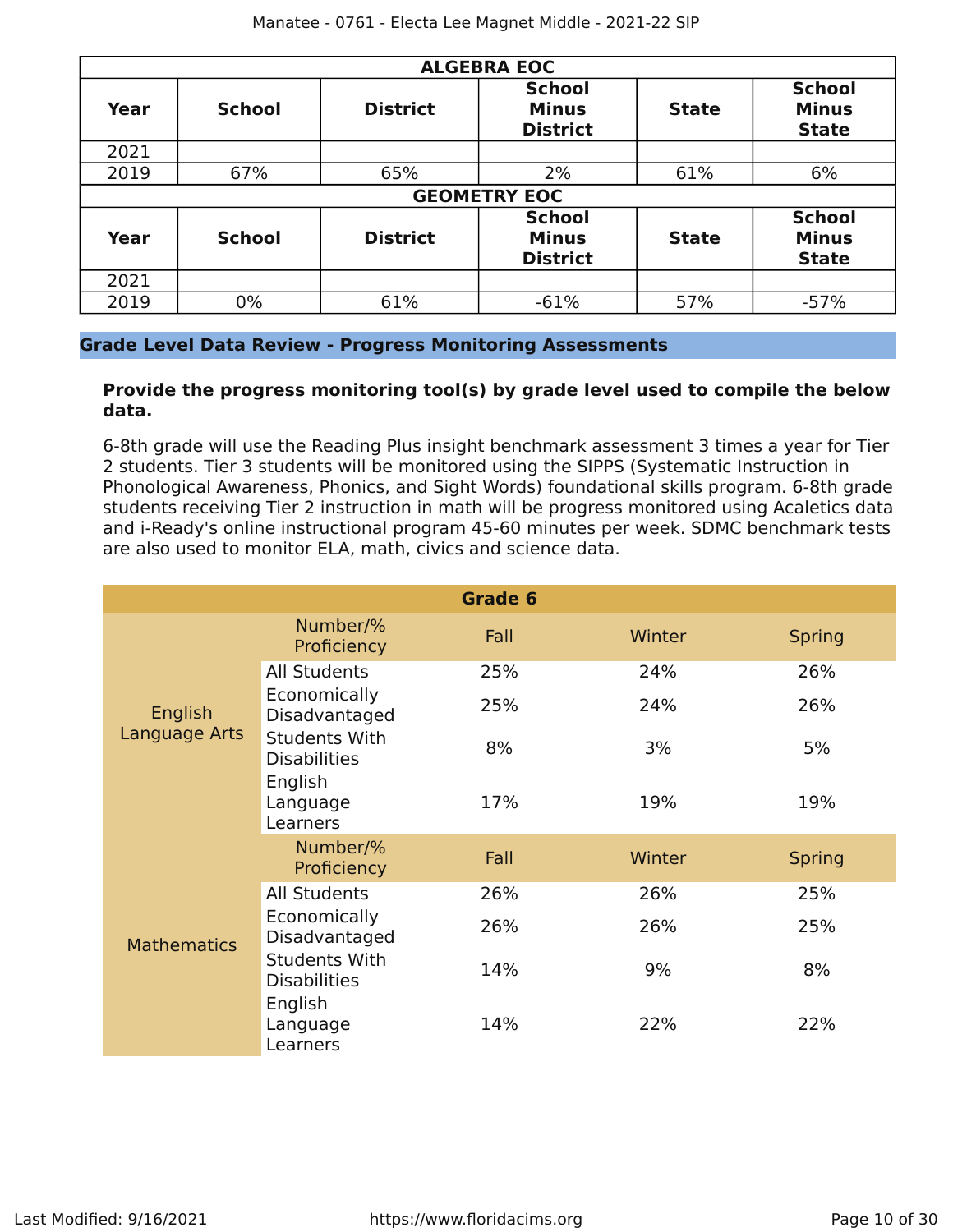|                    |                                             | <b>Grade 7</b> |        |               |
|--------------------|---------------------------------------------|----------------|--------|---------------|
|                    | Number/%<br>Proficiency                     | Fall           | Winter | <b>Spring</b> |
|                    | <b>All Students</b>                         | 26%            | 24%    | 20%           |
| English            | Economically<br>Disadvantaged               | 26%            | 24%    | 20%           |
| Language Arts      | <b>Students With</b><br><b>Disabilities</b> | 7.3%           | 7%     | 5%            |
|                    | English<br>Language<br>Learners             | 19%            | 20%    | 19%           |
|                    | Number/%<br>Proficiency                     | Fall           | Winter | <b>Spring</b> |
|                    | <b>All Students</b>                         | 33%            | 42%    | 26%           |
| <b>Mathematics</b> | Economically<br>Disadvantaged               | 33%            | 42%    | 26%           |
|                    | <b>Students With</b><br><b>Disabilities</b> | 20%            | 30%    | 15%           |
|                    | English<br>Language<br>Learners             | 24%            | 41%    | 28%           |
|                    | Number/%<br>Proficiency                     | Fall           | Winter | <b>Spring</b> |
|                    | <b>All Students</b>                         | 68%            | 71%    | 55%           |
| <b>Civics</b>      | Economically<br>Disadvantaged               | 68%            | 71%    | 55%           |
|                    | <b>Students With</b><br><b>Disabilities</b> | 43%            | 41%    | 28%           |
|                    | English<br>Language<br>Learners             | 62%            | 66%    | 52%           |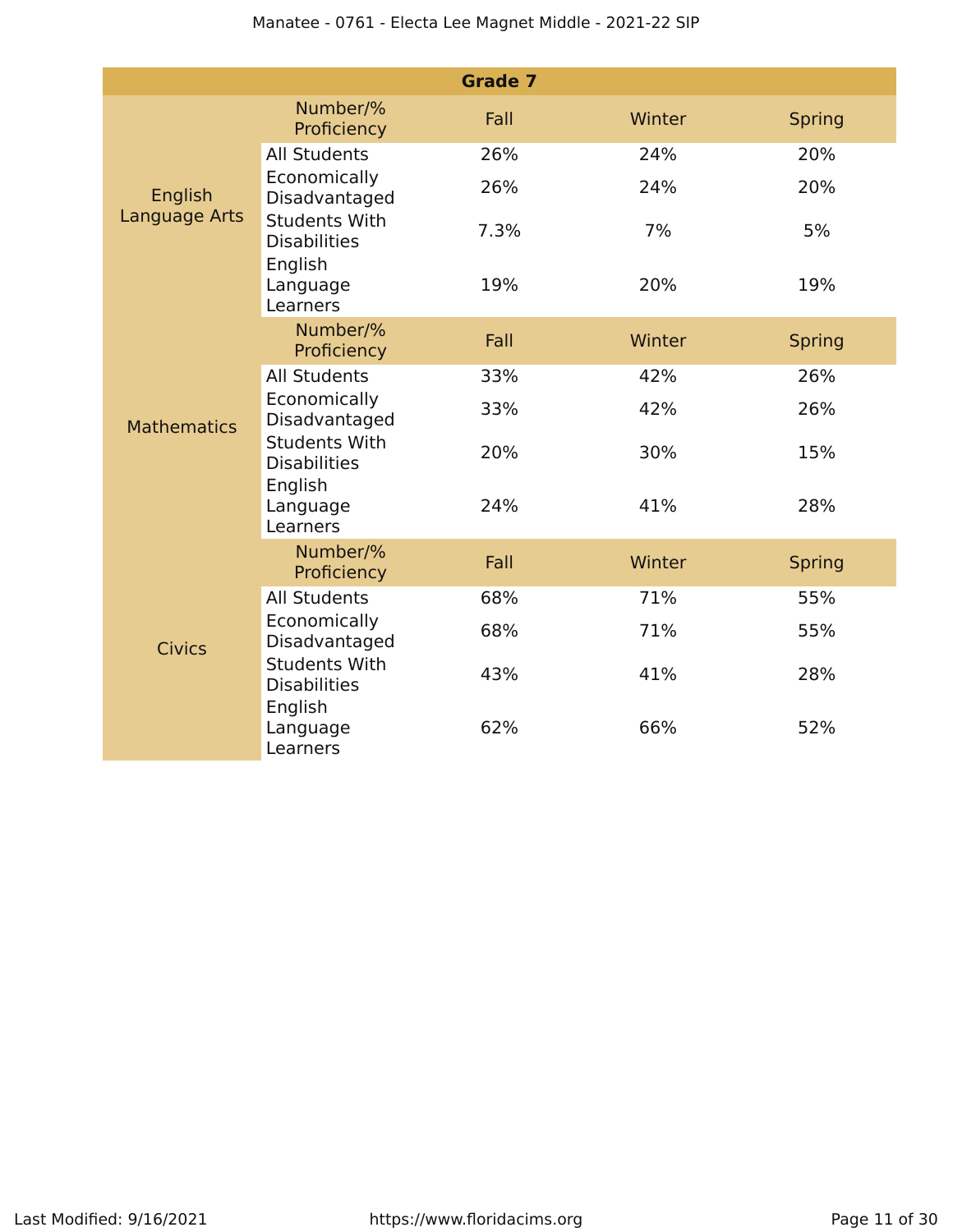|                    |                                             | <b>Grade 8</b> |        |               |
|--------------------|---------------------------------------------|----------------|--------|---------------|
|                    | Number/%<br>Proficiency                     | Fall           | Winter | <b>Spring</b> |
|                    | <b>All Students</b>                         | 40%            | 40%    | 35%           |
| English            | Economically<br>Disadvantaged               | 40%            | 40%    | 35%           |
| Language Arts      | <b>Students With</b><br><b>Disabilities</b> | 15%            | 16%    | $0\%$         |
|                    | English<br>Language<br>Learners             | 23%            | 33%    | 18%           |
|                    | Number/%<br>Proficiency                     | Fall           | Winter | <b>Spring</b> |
|                    | <b>All Students</b>                         | 42%            | 36%    | 14%           |
| <b>Mathematics</b> | Economically<br>Disadvantaged               | 42%            | 36%    | 14%           |
|                    | <b>Students With</b><br><b>Disabilities</b> | 44%            | 28%    | 5%            |
|                    | English<br>Language<br>Learners             | 41%            | 36%    | 10%           |
|                    | Number/%<br>Proficiency                     | Fall           | Winter | <b>Spring</b> |
|                    | <b>All Students</b>                         | 25%            | 26%    | 29%           |
| <b>Science</b>     | Economically<br>Disadvantaged               | 25%            | 26%    | 29%           |
|                    | <b>Students With</b><br><b>Disabilities</b> | 0%             | 0%     | 2%            |
|                    | English<br>Language<br>Learners             | 13%            | 16%    | 19%           |

### **Subgroup Data Review**

|                                                  | <b>2021 SCHOOL GRADE COMPONENTS BY SUBGROUPS</b> |                  |                          |                     |                   |                           |             |                   |                     |                                       |                       |  |
|--------------------------------------------------|--------------------------------------------------|------------------|--------------------------|---------------------|-------------------|---------------------------|-------------|-------------------|---------------------|---------------------------------------|-----------------------|--|
| <b>Subgroups</b>                                 | <b>ELA</b><br>Ach.                               | <b>ELA</b><br>LG | <b>ELA</b><br>LG<br>.25% | <b>Math</b><br>Ach. | <b>Math</b><br>LG | <b>Math</b><br>LG<br>L25% | Sci<br>Ach. | <b>SS</b><br>Ach. | <b>MS</b><br>Accel. | Grad<br>Rate<br>2019-20 2019-20       | C & C<br>Accel        |  |
| <b>2019 SCHOOL GRADE COMPONENTS BY SUBGROUPS</b> |                                                  |                  |                          |                     |                   |                           |             |                   |                     |                                       |                       |  |
| <b>Subgroups</b>                                 | <b>ELA</b><br>Ach.                               | <b>ELA</b><br>LG | <b>ELA</b><br>LG<br>L25% | <b>Math</b><br>Ach. | <b>Math</b><br>LG | Math<br>LG<br>L25%        | Sci<br>Ach. | SS<br>Ach.        | <b>MS</b><br>Accel. | Grad<br><b>Rate</b><br>2017-182017-18 | C & C<br><b>Accel</b> |  |
| <b>SWD</b>                                       | 11                                               | 43               | 44                       | 12                  | 43                | 50                        | 11          | 33                |                     |                                       |                       |  |
| <b>ELL</b>                                       | 17                                               | 45               | 55                       | 21                  | 41                | 55                        | 16          | 52                | 57                  |                                       |                       |  |
| <b>BLK</b>                                       | 28                                               | 51               | 45                       | 26                  | 35                | 38                        | 7           | 70                | 62                  |                                       |                       |  |
| <b>HSP</b>                                       | 29                                               | 48               | 51                       | 32                  | 45                | 56                        | 26          | 67                | 75                  |                                       |                       |  |
| <b>MUL</b>                                       | 52                                               | 45               |                          | 43                  | 47                |                           | 73          | 92                | 57                  |                                       |                       |  |
| <b>WHT</b>                                       | 43                                               | 50               | 62                       | 49                  | 51                | 56                        | 40          | 81                | 68                  |                                       |                       |  |
| <b>FRL</b>                                       | 30                                               | 49               | 53                       | 33                  | 43                | 49                        | 25          | 71                | 69                  |                                       |                       |  |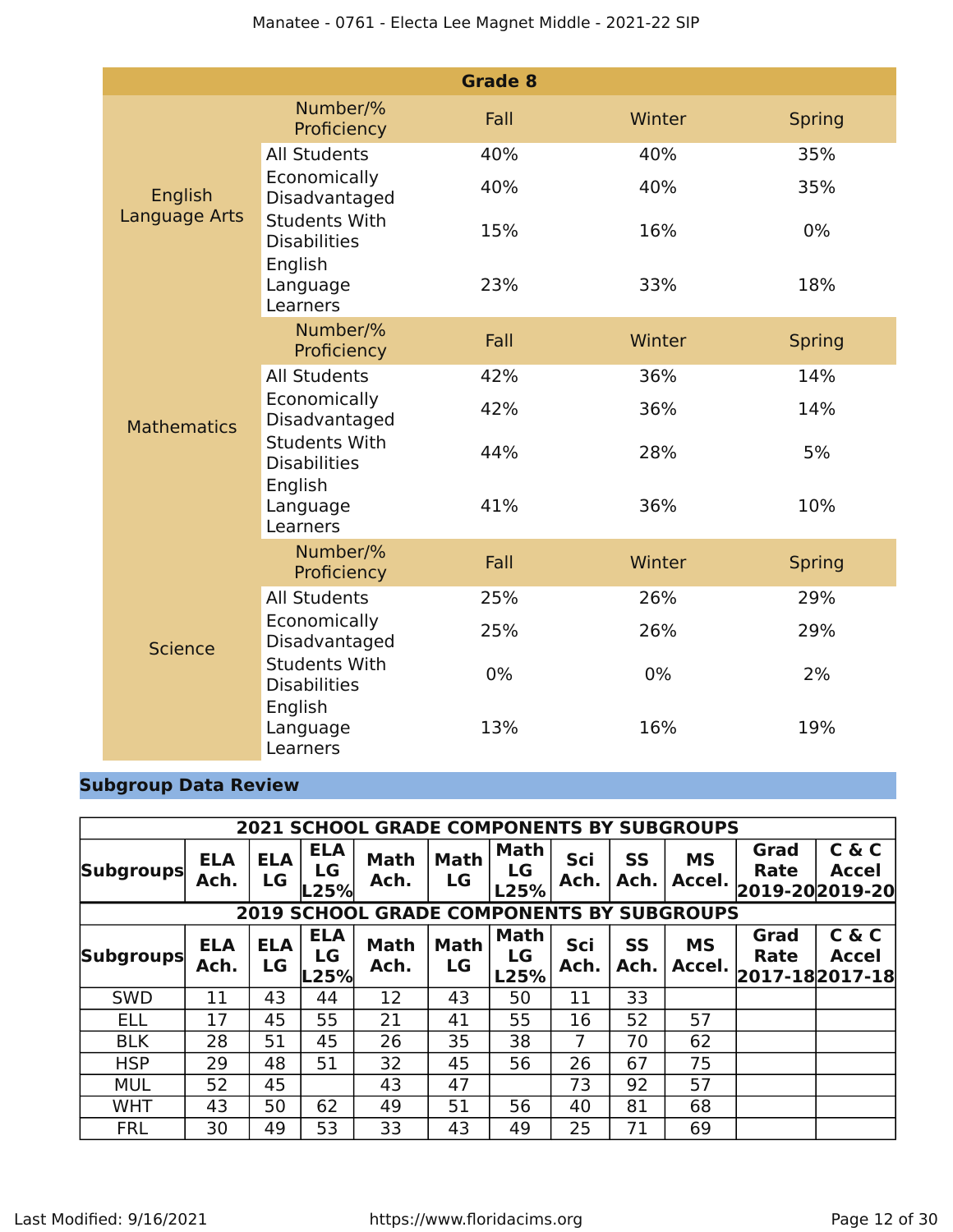|                  | <b>2018 SCHOOL GRADE COMPONENTS BY SUBGROUPS</b> |                  |                          |                     |                   |                           |             |                   |                     |                                        |                       |  |
|------------------|--------------------------------------------------|------------------|--------------------------|---------------------|-------------------|---------------------------|-------------|-------------------|---------------------|----------------------------------------|-----------------------|--|
| <b>Subgroups</b> | <b>ELA</b><br>Ach.                               | <b>ELA</b><br>LG | <b>ELA</b><br>LG<br>L25% | <b>Math</b><br>Ach. | <b>Math</b><br>LG | <b>Math</b><br>LG<br>L25% | Sci<br>Ach. | <b>SS</b><br>Ach. | <b>MS</b><br>Accel. | Grad<br><b>Rate</b><br>2016-17 2016-17 | C & C<br><b>Accel</b> |  |
| <b>SWD</b>       | 10                                               | 27               | 26                       | 13                  | 28                | 27                        | 12          |                   |                     |                                        |                       |  |
| <b>ELL</b>       | 9                                                | 30               | 35                       | 18                  | 31                | 30                        | 5           |                   |                     |                                        |                       |  |
| <b>BLK</b>       | 21                                               | 33               | 35                       | 22                  | 39                | 36                        | 18          | 85                | 64                  |                                        |                       |  |
| <b>HSP</b>       | 27                                               | 37               | 32                       | 32                  | 37                | 33                        | 24          | 91                | 57                  |                                        |                       |  |
| <b>MUL</b>       | 43                                               | 47               |                          | 41                  | 47                |                           | 46          |                   |                     |                                        |                       |  |
| <b>WHT</b>       | 43                                               | 43               | 37                       | 46                  | 41                | 23                        | 48          | 81                | 60                  |                                        |                       |  |
| <b>FRL</b>       | 29                                               | 38               | 37                       | 33                  | 38                | 34                        | 28          | 87                | 62                  |                                        |                       |  |

### **ESSA Data Review**

### This data has been updated for the 2018-19 school year as of 7/16/2019.

| <b>ESSA Federal Index</b>                                                       |                 |
|---------------------------------------------------------------------------------|-----------------|
| ESSA Category (TS&I or CS&I)                                                    | <b>TS&amp;I</b> |
| <b>OVERALL Federal Index - All Students</b>                                     | 48              |
| <b>OVERALL Federal Index Below 41% All Students</b>                             | <b>NO</b>       |
| Total Number of Subgroups Missing the Target                                    | 3               |
| Progress of English Language Learners in Achieving English Language Proficiency | 38              |
| Total Points Earned for the Federal Index                                       | 477             |
| Total Components for the Federal Index                                          | 10              |
| <b>Percent Tested</b>                                                           | 99%             |

### **Subgroup Data**

| <b>Students With Disabilities</b>                                         |            |  |  |
|---------------------------------------------------------------------------|------------|--|--|
| Federal Index - Students With Disabilities                                | 31         |  |  |
| Students With Disabilities Subgroup Below 41% in the Current Year?        | <b>YES</b> |  |  |
| Number of Consecutive Years Students With Disabilities Subgroup Below 32% | 2          |  |  |
| <b>English Language Learners</b>                                          |            |  |  |
| Federal Index - English Language Learners                                 | 40         |  |  |
| English Language Learners Subgroup Below 41% in the Current Year?         | <b>YES</b> |  |  |
| Number of Consecutive Years English Language Learners Subgroup Below 32%  | 0          |  |  |
| <b>Asian Students</b>                                                     |            |  |  |
| Federal Index - Asian Students                                            |            |  |  |
| Asian Students Subgroup Below 41% in the Current Year?                    |            |  |  |
| Number of Consecutive Years Asian Students Subgroup Below 32%             |            |  |  |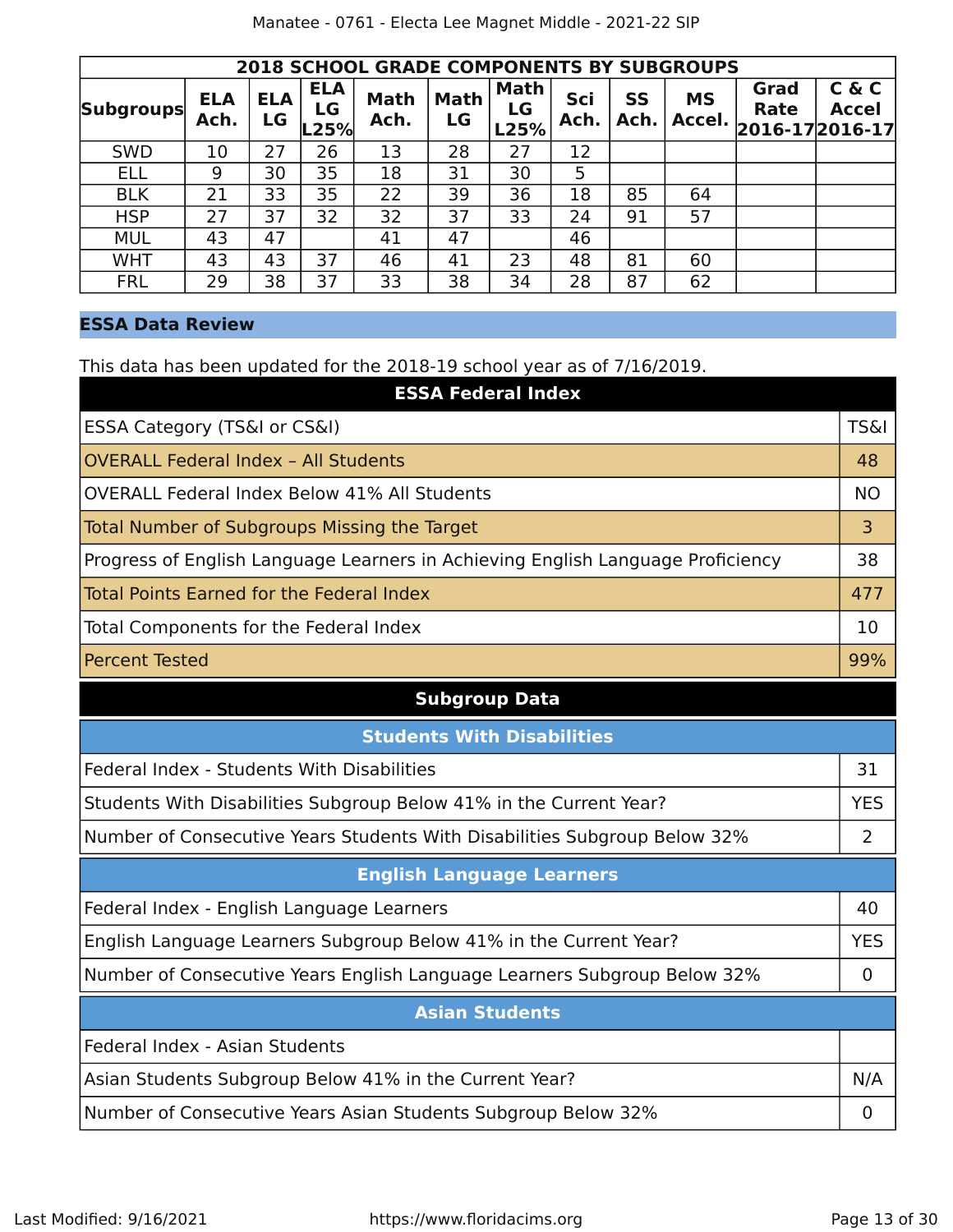| <b>Black/African American Students</b>                                                |                |  |  |
|---------------------------------------------------------------------------------------|----------------|--|--|
| Federal Index - Black/African American Students                                       | 40             |  |  |
| Black/African American Students Subgroup Below 41% in the Current Year?               | <b>YES</b>     |  |  |
| Number of Consecutive Years Black/African American Students Subgroup Below 32%        | 0              |  |  |
| <b>Hispanic Students</b>                                                              |                |  |  |
| Federal Index - Hispanic Students                                                     | 47             |  |  |
| Hispanic Students Subgroup Below 41% in the Current Year?                             | <b>NO</b>      |  |  |
| Number of Consecutive Years Hispanic Students Subgroup Below 32%                      | 0              |  |  |
| <b>Multiracial Students</b>                                                           |                |  |  |
| Federal Index - Multiracial Students                                                  | 58             |  |  |
| Multiracial Students Subgroup Below 41% in the Current Year?                          | <b>NO</b>      |  |  |
| Number of Consecutive Years Multiracial Students Subgroup Below 32%                   | 0              |  |  |
| <b>Native American Students</b>                                                       |                |  |  |
| Federal Index - Native American Students                                              |                |  |  |
| Native American Students Subgroup Below 41% in the Current Year?                      | N/A            |  |  |
| Number of Consecutive Years Native American Students Subgroup Below 32%               | $\mathbf 0$    |  |  |
| <b>Pacific Islander Students</b>                                                      |                |  |  |
| Federal Index - Pacific Islander Students                                             |                |  |  |
| Pacific Islander Students Subgroup Below 41% in the Current Year?                     | N/A            |  |  |
| Number of Consecutive Years Pacific Islander Students Subgroup Below 32%              | 0              |  |  |
| <b>White Students</b>                                                                 |                |  |  |
| Federal Index - White Students                                                        | 56             |  |  |
| White Students Subgroup Below 41% in the Current Year?                                | <b>NO</b>      |  |  |
| Number of Consecutive Years White Students Subgroup Below 32%                         | 0              |  |  |
| <b>Economically Disadvantaged Students</b>                                            |                |  |  |
| Federal Index - Economically Disadvantaged Students                                   | 46             |  |  |
| Economically Disadvantaged Students Subgroup Below 41% in the Current Year?           | <b>NO</b>      |  |  |
| Number of Consecutive Years Economically Disadvantaged Students Subgroup Below<br>32% | $\overline{0}$ |  |  |

**Analysis**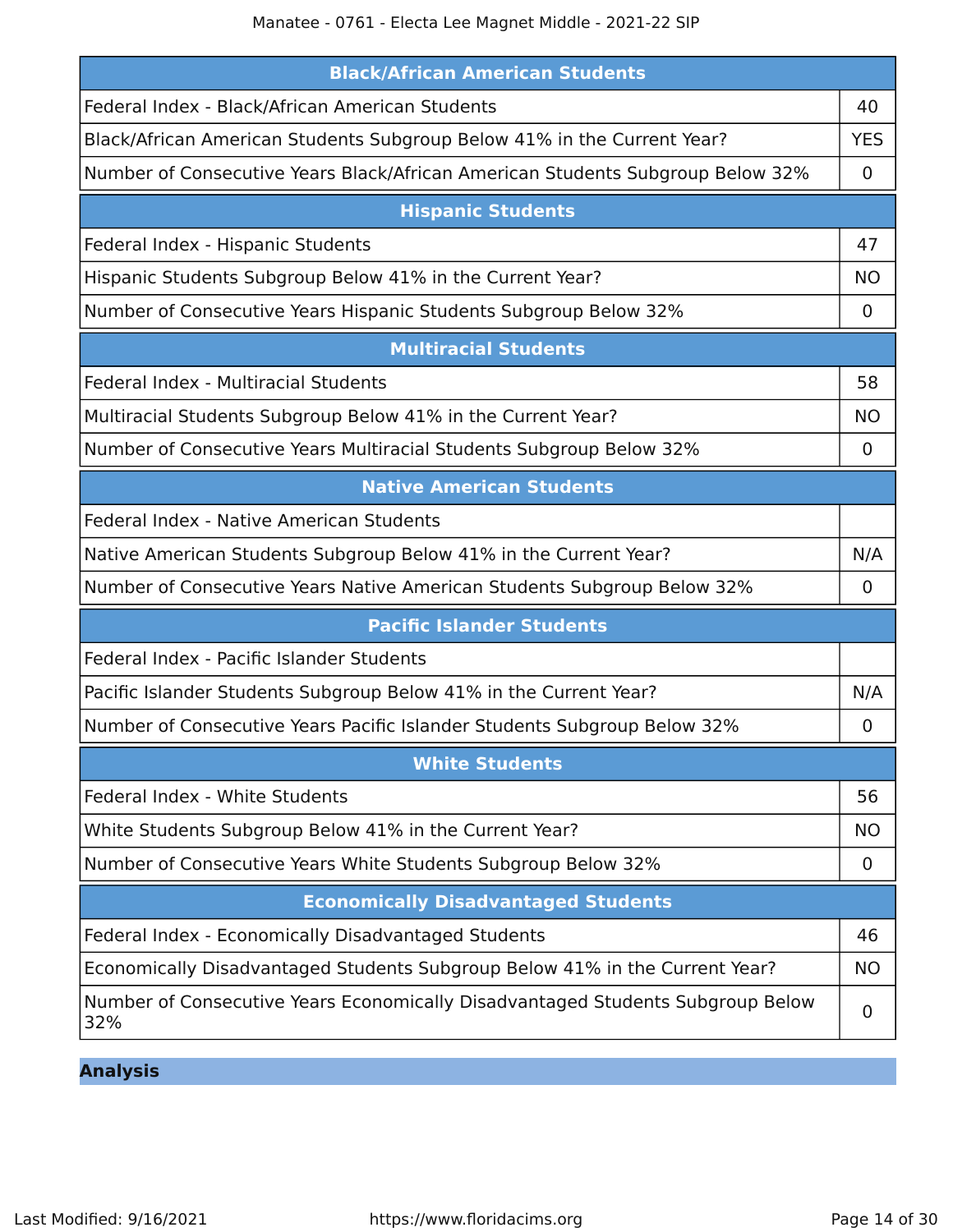### **Data Analysis**

Answer the following analysis questions using the progress monitoring data and state assessment data, if applicable.

### **What trends emerge across grade levels, subgroups and core content areas?**

This analysis is based on data from two years prior.

Our ESE student population is at 31% and has been low performing for two years and must earn a 10% learning gain for the 2021-2022 school year. Additional low performance groups were ELL students and Black/African (B/A) American students both at 40% with a need of a 1% gain for the 2021-2022 school year.

After aggregation of data, analyzing surveys and holding subject level collaborative meetings we determined the following trends:

The ESE population needs highest levels of support with a two year trending cycle. Contributing factors include; finding teachers certified to teach ESE students including all core curriculum areas and ESE certification, push-in and pull-out sessions - offering students extra support, engaging students in curriculum activities that are age level appropriate, motivating students to continue to try to progress at their personal best.

ELL students were not receiving the support needed to overcome the language differences. Further break down of strategies needed to be put into place to assist students with understanding the meaning of specific vocabulary in tested subjects such as Science and Civics, as examples. Subject area teachers strengthened these vocabulary needs by incorporating Interactive Word-Walls, Vocab.com and Notebook use as strategies for increasing student language understanding.

B/A students had a lack of engagement and hands-on, real-life learning. A survey of the students indicated wanting more use of collaborative activity lessons and less worksheet individualized-work.

### **What data components, based off progress monitoring and 2019 state assessments, demonstrate the greatest need for improvement?**

We continue to struggle with improvement in the ESE population with a two year trend. This decline can be contributed to the need to change and increase support strategies for all ESE population including class-work completion support and push-in and pull-out opportunities. Students need to be scheduled with certified teachers who have the training to be able to progress students who need remediation and encouragement. Benchmark data has indicated a loss of learning progression due to the Pandemic. A continued effort will be applied with implementation of strategies to meet the needs of the whole child both personally and academically.

### **What were the contributing factors to this need for improvement? What new actions would need to be taken to address this need for improvement?**

The Math and Science Departments had the largest gap at 22 percentage points below the State.

The factors that contributed to the low Math scores were the placement of students in high level math without push-in support. The loss of a Math Coach to support classrooms and organize data points. Lack of tutor and pull-out opportunities for small group support.

The factors that contributed to the Science department scores is the high ELL population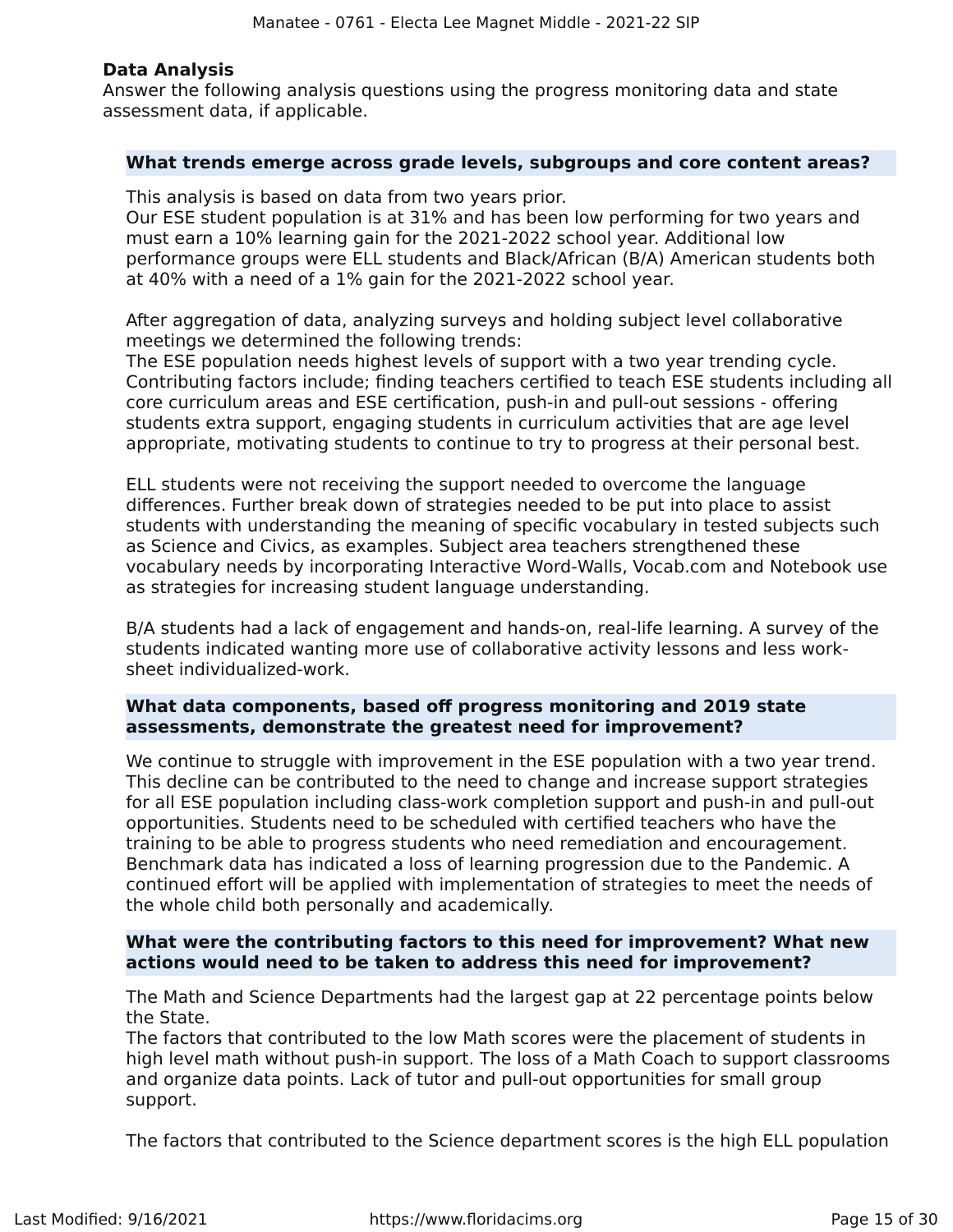at our school and unique vocabulary to scientific terms. Science is only tested in one grade level and has a spiral curriculum with students being State tested in only eighth grade. A final factor is lack of inclusion of hands-on and engaging science activities.

### **What data components, based off progress monitoring and 2019 state assessments, showed the most improvement?**

The area with the most improvement was English Language Arts lowest 25% percentile.

### **What were the contributing factors to this improvement? What new actions did your school take in this area?**

The action we took to increase this area was in hiring proficient reading teachers and a Reading Coach. We provided reading remediation to all Level 1 students. We also incorporated a new reading program called Reading Plus and all core curriculum teachers focused on using Vocab.com to increase students vocabulary understanding.

### **What strategies will need to be implemented in order to accelerate learning?**

Math

Target small group instruction with the school-based Math Interventionist. Maintain an increased focus on remediation for missing foundational skills; lead FSA boot camps and acceleration boot camps; guide students in participation in data chats and facilitate the growth of student self-efficacy as it pertains to tracking growth. Use ALEKS for Algebra and Geometry students.

Science

Understanding and emphasizing all science laws; focus on identified power standards; infuse kinesthetic activities into instruction to allow for student driven learning; focus on mastery of vocabulary, application, and critical thinking in all grade levels with specific emphasis on key standards for each specific course; emphasize inquiry with questions like "What is logical?" "What can I eliminate?" "What content do I need to know?"; consistent data chats with students.

### ELA/Reading

Learning activities will be prepare students for rigorous assignments, graphic organizers will reflect higher order thinking and reading comprehension, collaborative discussions will occur amongst teachers and students , activating strategies will be used to build background knowledge on content being taught, and vocabulary will be incorporated into instruction.

### **Based on the contributing factors and strategies identified to accelerate learning, describe the professional development opportunities that will be provided at the school to support teachers and leaders.**

Professional development on Reading Plus best practices; collaborative planning; data driven instruction in Science focused on power standards.

### **Provide a description of the additional services that will be implemented to ensure sustainability of improvement in the next year and beyond.**

Collaborative planning for ELA, Math, Science with standard item analysis, MPIC Reports (most popular incorrect choice by subject); By the Numbers exercise; review of Acaletics scrimmages and iReady sweet spot time and 80% or better monitored weekly by math coach. Before and after school tutoring for all tested areas, Monday - Thursday. Class and school motivation programs for Reading and Acaletics. Coaches work with identified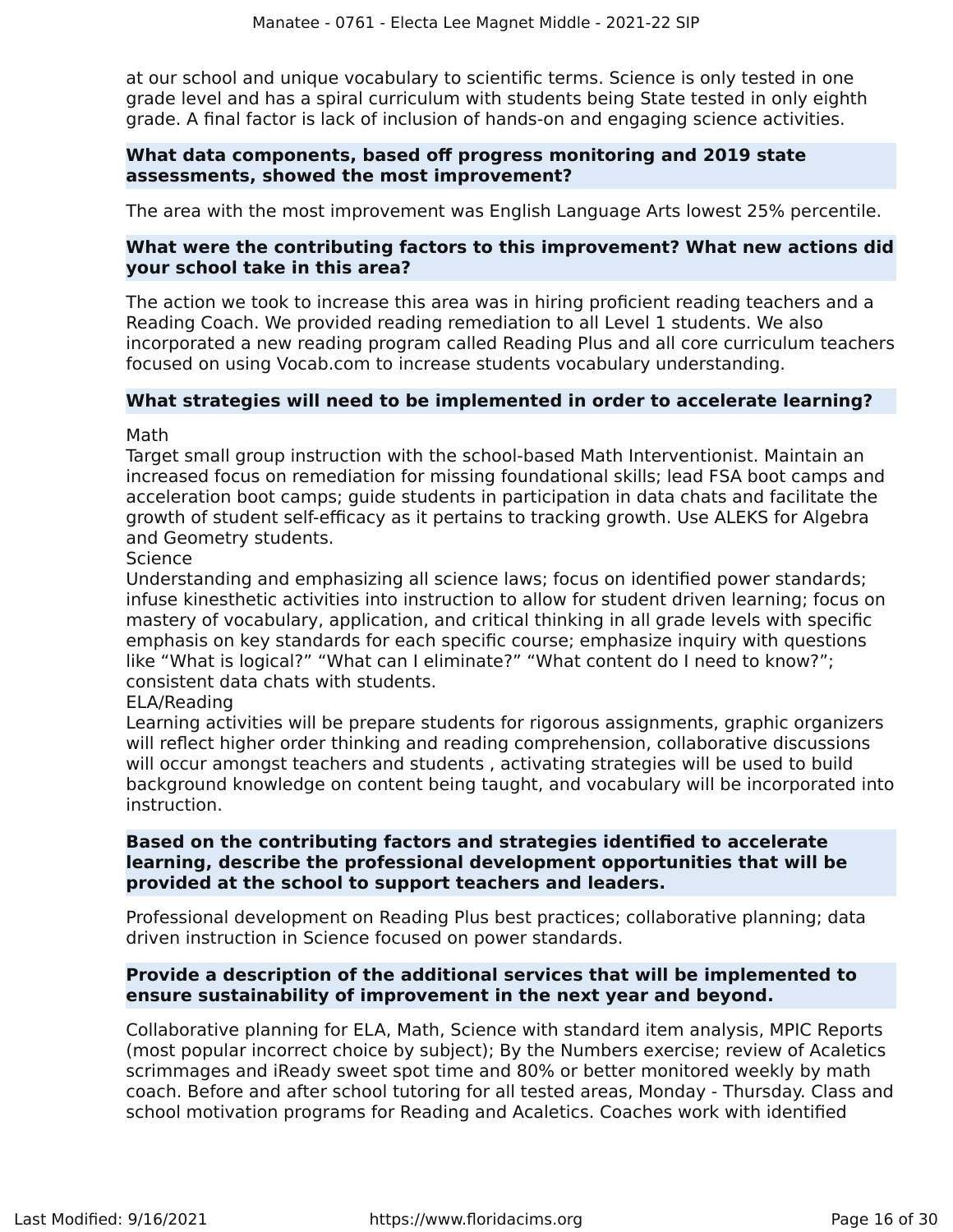teachers in a coaching cycle based on Benchmark Assessment data (math coach to pull groupings in Acaletics to ensure growth).

## **Part III: Planning for Improvement**

<span id="page-16-0"></span>**Areas of Focus:**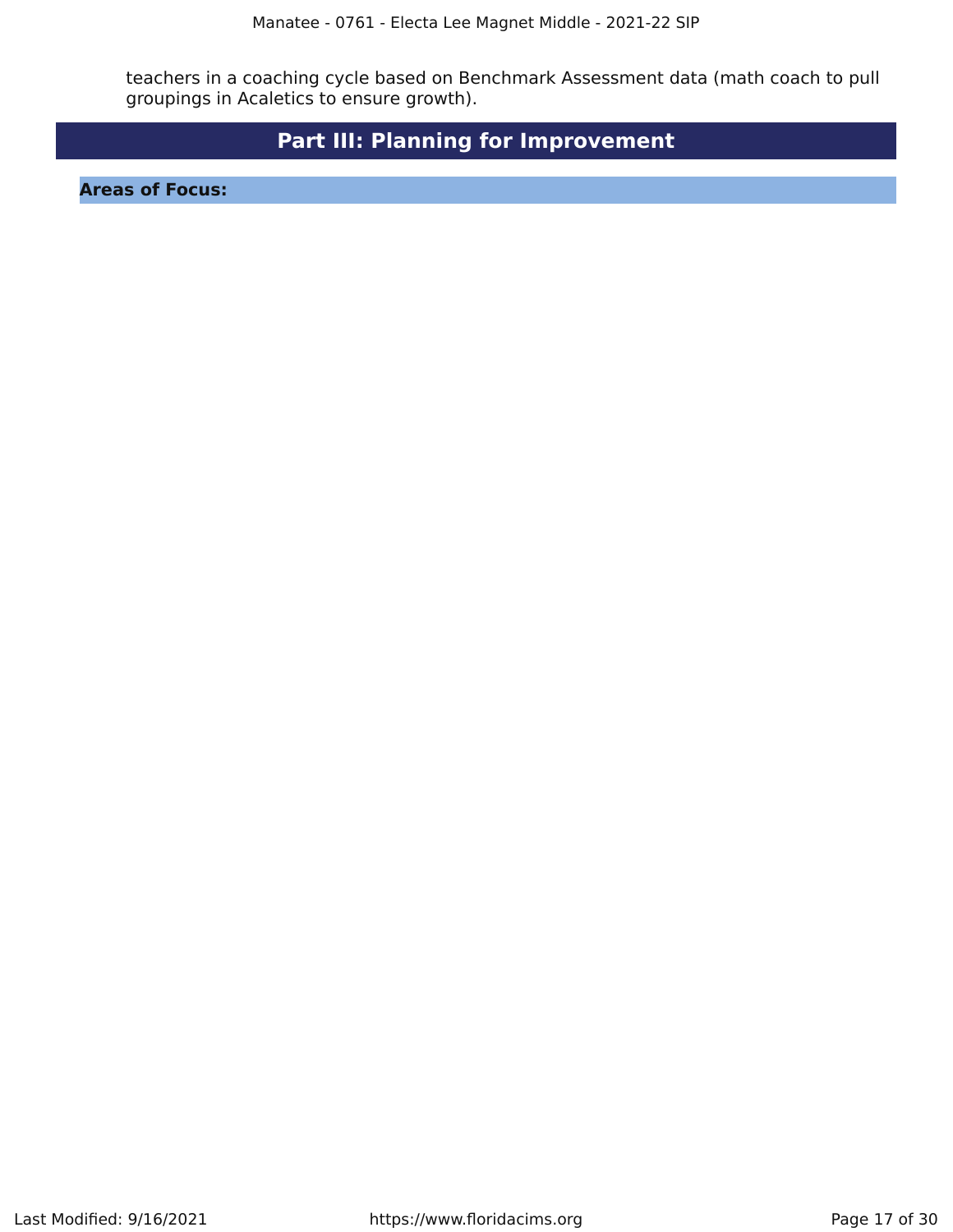| #1. Instructional Practice specifically relating to ELA                          |                                                                                                                                                                                                                                                                                                                                                                                                                                                                                                                                                                                                                    |  |  |
|----------------------------------------------------------------------------------|--------------------------------------------------------------------------------------------------------------------------------------------------------------------------------------------------------------------------------------------------------------------------------------------------------------------------------------------------------------------------------------------------------------------------------------------------------------------------------------------------------------------------------------------------------------------------------------------------------------------|--|--|
|                                                                                  | English Language Arts (ELA) is a focus area with the School Achievement<br>being at 34%, which is 20% below the State percentile. As well, the school<br>ELA Learning Gains were at 49% which was below the State learning gains by<br>5%. These comparisons fall greatly below the State averages and therefore<br>are considered a critical need.                                                                                                                                                                                                                                                                |  |  |
| <b>Area of</b><br><b>Focus</b><br><b>Description</b><br>and<br><b>Rationale:</b> | This percentile impacts student learning in areas of the need for remediation<br>and applying a focus on power standards assisting with achieving highest<br>levels of learning gains. The reading coach will help with monitoring data<br>assessments both in the regular and remedial classroom, as well as, on<br>benchmark assessments. District curriculum maps will be used to have a<br>focused academic journey and will be present within daily lesson plans.<br>The rationale behind ELA as a focus area was identified through aggregation                                                              |  |  |
|                                                                                  | of State Standard results and review of benchmark data that indicated ELA as<br>a critical need area. Remediation programs for all Level 1 and 2 students<br>include Reading Plus and vocab. com to support reinforcement of ELA<br>standards. 54% of school students do not have English as their first language<br>(ELL) and struggle with reading and writing applications. ELL students receive<br>additional support with Achieve 3000 and National Geographic Inside<br>curriculum supplements. Our overall goal is to increase School Achievement<br>and Learning Gains by 5%.<br>and Learning Gains by 5%. |  |  |
| <b>Measureable</b><br><b>Outcome:</b>                                            | The school measurable outcome would be to increase the school<br>achievement by 5% increasing steps toward proficiency from 34% to 39%.<br>The learning gain plan is to increase by 5% to meet the current State<br>average of 54%.                                                                                                                                                                                                                                                                                                                                                                                |  |  |
| <b>Monitoring:</b>                                                               | The Quarterly Benchmark Assessments (district created) will be used to<br>monitor data.<br>Teacher created assignments and assessments - ongoing<br>Administrators and teachers monitor teacher-based assignments and<br>assessments through FOCUS platform.                                                                                                                                                                                                                                                                                                                                                       |  |  |
| <b>Person</b><br>responsible<br>for<br>monitoring<br>outcome:                    | Ginger Collins (collinsg@manateeschools.net)                                                                                                                                                                                                                                                                                                                                                                                                                                                                                                                                                                       |  |  |
| <b>Evidence-</b><br>based<br><b>Strategy:</b>                                    | The evidence we will gather is through district and Reading Plus benchmark<br>assessment monitoring, use of the Tier 3 program SIPPS data (Systematic<br>Instruction in Phonological Awareness, Phonics, and Sight Words) and sharing<br>results through data chats and making goals with students, as well as, using<br>Reading Plus data for all Level 1 and Level 2 students as scored in the<br>2019-2020 FSA. Teachers will share this data with students and focus on<br>power-curriculum standards.                                                                                                         |  |  |
| <b>Rationale</b><br>for<br><b>Evidence-</b><br>based<br><b>Strategy:</b>         | The rationale for selecting this strategy is the need to increase the school<br>achievement percent by 20% and the learning gain percent by 5% to meet<br>the State average. The resources we will use are: Reading Coach, Reading<br>plus for Level 1 and 2 readers, Vocab.com used by all core instructors. ELL<br>students will receive support from a push-in teacher assistant.                                                                                                                                                                                                                               |  |  |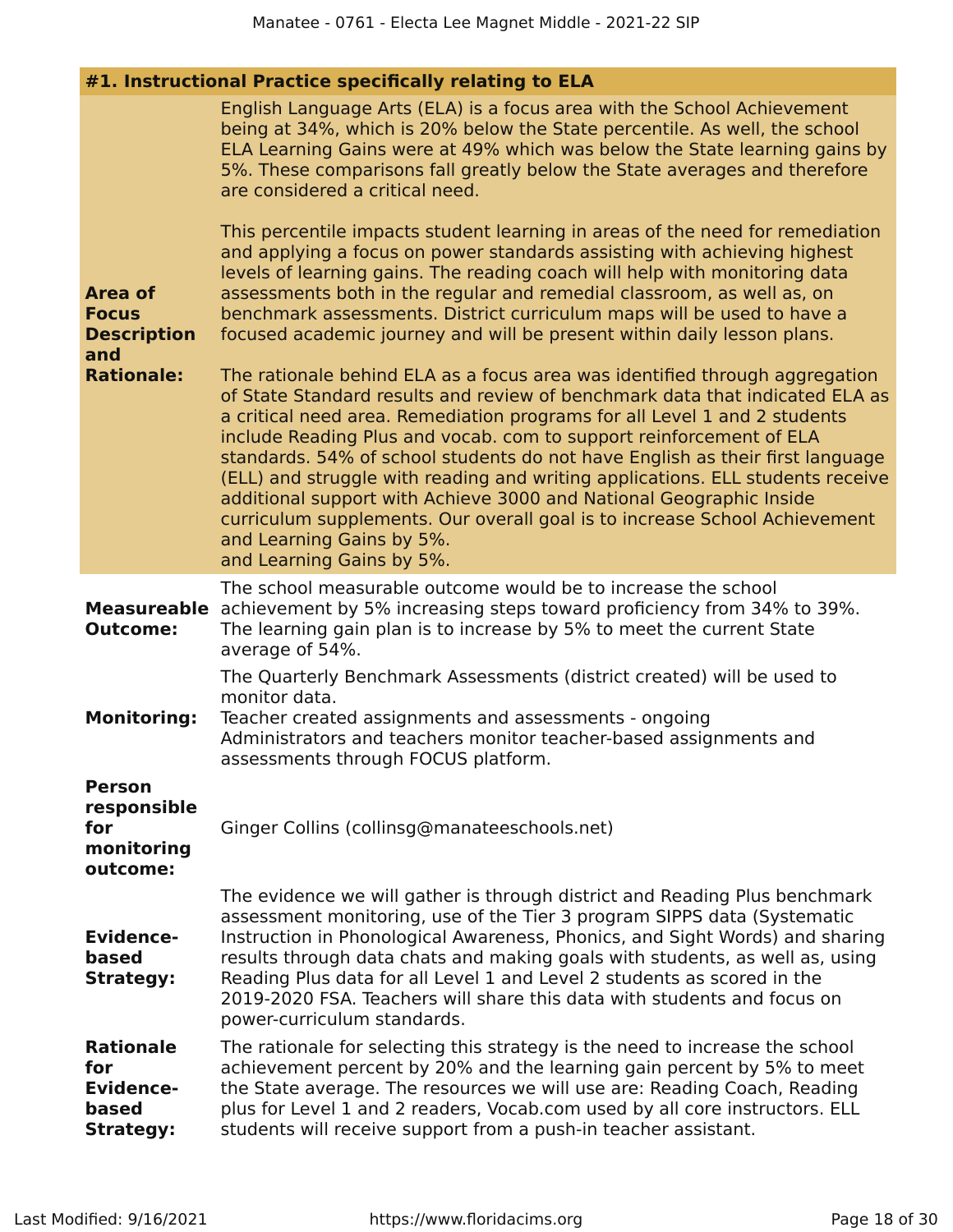### **Action Steps to Implement**

To achieve these to goals the reading coach will plan with grade level teams in ELA and Reading to create lessons that focus on improving our ESSA student sub-group:

Teachers will engage students in data chats on benchmark test results, Reading Plus data and formative assessment data.Reading Coach will use district data and weekly Reading Plus data to drive classroom

support. The reading coach will model lessons, co-teach and analyze data with grade level teams.

Professional development in writing will be provided.

Reading Plus

• Review class level reports with comprehension (80%+)

Writing 6-8:

Grades 6-8 are using the PEARL paragraph structure for writing as a response to text across all content areas.

Resources:

• FSA portal

• HMH Writing Skills, Performance Assessment Notebook, Tasks, Grammar/Language support \*Standards-Based Planning and Instruction, Align to Curriculum Maps and Scope and **Sequence** 

• Use assessment data to guide instruction

### **Person**

**Responsible** Ginger Collins (collinsg@manateeschools.net)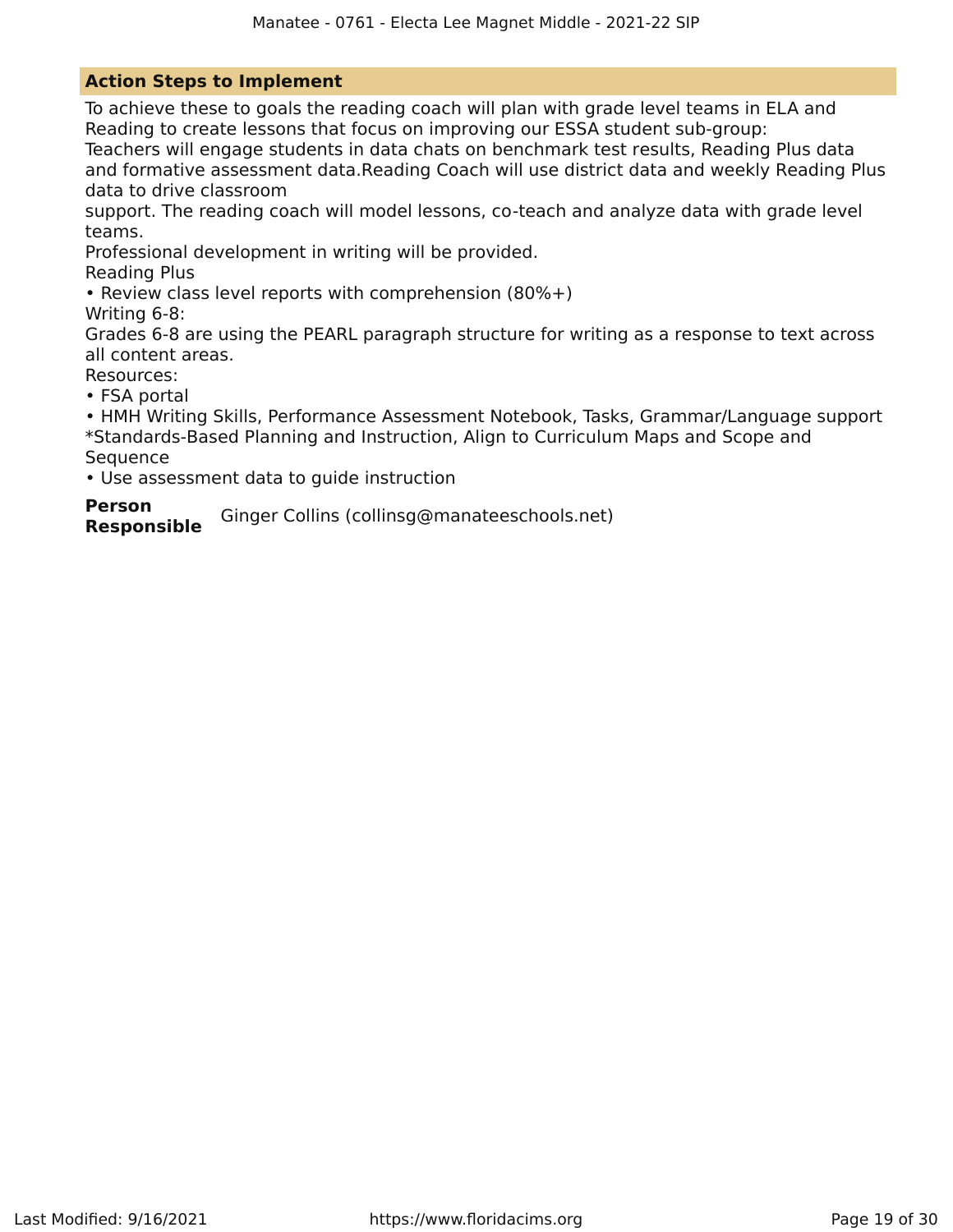### **#2. Instructional Practice specifically relating to Math**

| <b>Area of</b><br><b>Focus</b><br><b>Description</b><br>and<br><b>Rationale:</b> | The area of focus for Math is a need to increase the school student<br>achievement from 36% as earned on the 2018-2019 FSA to a 5% gain for a<br>total of 41%. Another area of focus is in learning gains with a 2018-2019<br>school percentage score of 45% a need to increase by 5% for an overall total<br>of 50%.<br>The student learning impact includes remediation for all Level One learners<br>on iReady and support from the Math Coach in Push-in and Pull-out tutorial<br>sessions.<br>The rationale has been identified as a critical need due to comparing the<br>2018-2019 earned school average percentages to the State average<br>percentages and noticing the assessment differences.                                  |
|----------------------------------------------------------------------------------|-------------------------------------------------------------------------------------------------------------------------------------------------------------------------------------------------------------------------------------------------------------------------------------------------------------------------------------------------------------------------------------------------------------------------------------------------------------------------------------------------------------------------------------------------------------------------------------------------------------------------------------------------------------------------------------------------------------------------------------------|
| <b>Outcome:</b>                                                                  | <b>Measureable</b> The math coach will monitor the district math benchmark data, i-Ready data<br>and Acaletics data to progress monitor our ESSA subgroups.                                                                                                                                                                                                                                                                                                                                                                                                                                                                                                                                                                               |
| <b>Monitoring:</b>                                                               | District Benchmark assessment; iReady math 45-60 minutes a week;<br>Acaletics monthly monitoring<br>Teacher created assignments and assessments - ongoing<br>Administrators and teachers monitor teacher-based assignments and<br>assessments through FOCUS platform.                                                                                                                                                                                                                                                                                                                                                                                                                                                                     |
| <b>Person</b><br>responsible<br>for<br>monitoring<br>outcome:                    | Ginger Collins (collinsg@manateeschools.net)                                                                                                                                                                                                                                                                                                                                                                                                                                                                                                                                                                                                                                                                                              |
| <b>Evidence-</b><br>based<br><b>Strategy:</b>                                    | The evidence-based strategy being implemented for increasing math<br>proficiency is in monitoring the common assessments and holding teacher<br>and student data-chats and goal setting opportunities. The math coach will<br>monitor the fidelity of these meetings and monitor assessment gains.<br>Teachers will monitor students for implementation of specific learning goals.<br>Data increases will be considered achievement and data decreases or<br>maintenance will be considered a need for remediation and re-assessment of<br>the learning goal.<br>Data chats will be held following the benchmark assessment. Students will<br>set personal goals based on the evidence they unpack through analysis of<br>their results. |
| <b>Rationale</b><br>for<br><b>Evidence-</b><br>based<br><b>Strategy:</b>         | The rationale for selecting this specific strategy was to create a need for<br>urgency in making the needed 22% increase in Student Achievement<br>Component and the 12% increase needed in the Learning Gains Component.<br>These scores rate among the lowest in reviewing our overall student<br>achievement.                                                                                                                                                                                                                                                                                                                                                                                                                          |

### **Action Steps to Implement**

The Teachers are responsible for using and monitoring the following Math tools. The Department Head will coordinate collaboration and will monitor student tutoring and Saturday School achievement-camps. The following materials and applications will be used to enhance student achievement.

\*Acaletics-Quik piks, pre-post assessment, midterm review booklets and online resources \*iReady

\*Math Nation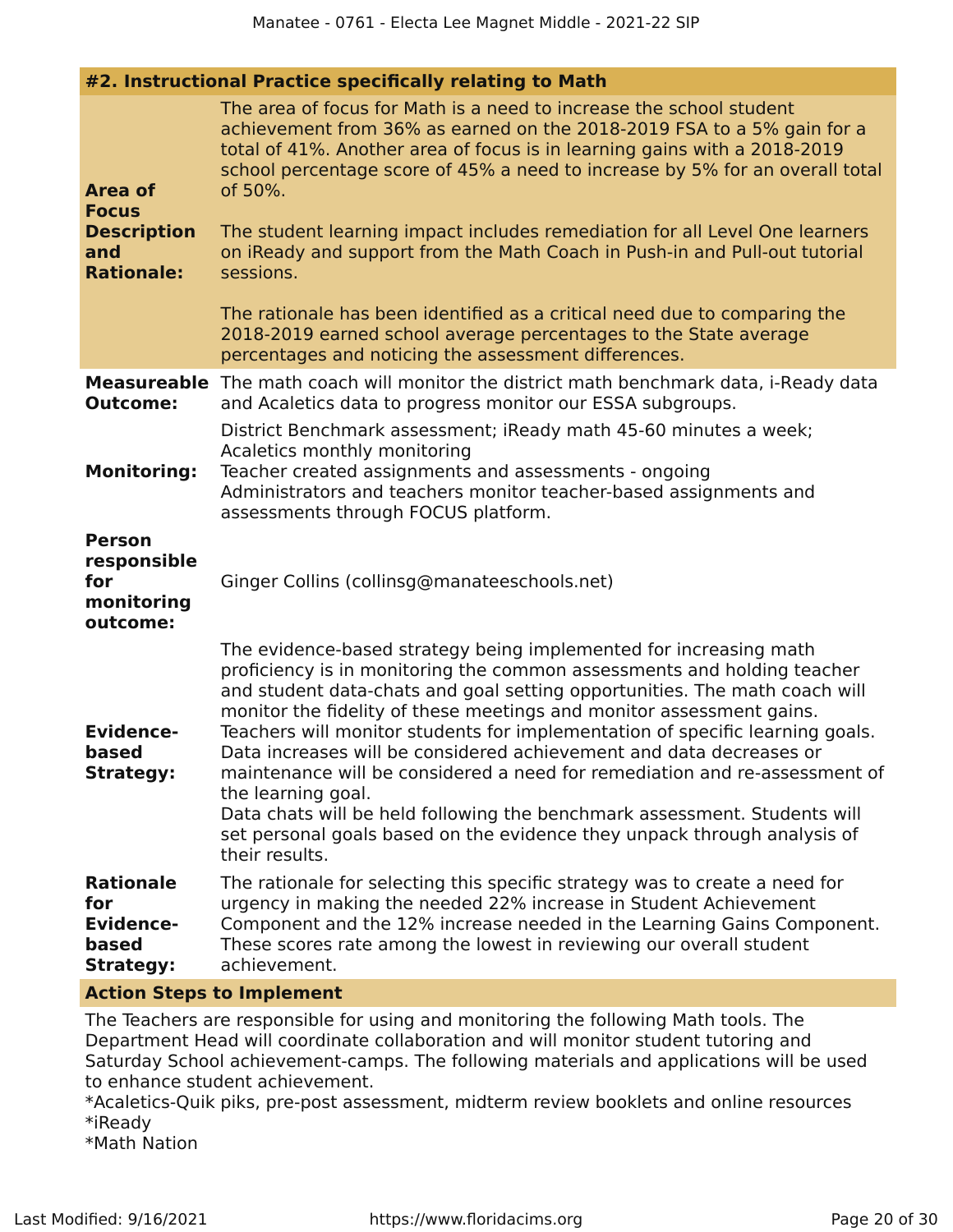\*ALEKS \*Schoology \*Nearpod \*Team Department Meetings \*McGraw Hill 6-8 Consumable book and online resource

\*McGraw Hill-algebra textbook, workbook and online resource

\*McGraw Hill- geometry textbook, workbook and online resource

The Math Coach will monitor all assessment points and hold pull-out sessions with teachers and students to review all results.

# **Person**

**Responsible** Ginger Collins (collinsg@manateeschools.net)

The action steps include:

1. Students in 6th, 7th and 8th grade will take a diagnostic test at the beginning and end of the year to monitor for mastery from each grade level.

2. Review scores with administrative team and create a list of focused standard-based instructional needs, unpacked by sub-groups.

3. Provide opportunities for teacher collaboration time.

4. Align the outcomes to budget support

5. Provide students and families the opportunity of learning and monitoring individualized standard assessment.

6. Provide a teacher, student and family survey to meet all stakeholder needs.

7. Use Vocab.com, Study Island and IXL to assist with Science standard mastery

### **Person**

**Responsible** Ginger Collins (collinsg@manateeschools.net)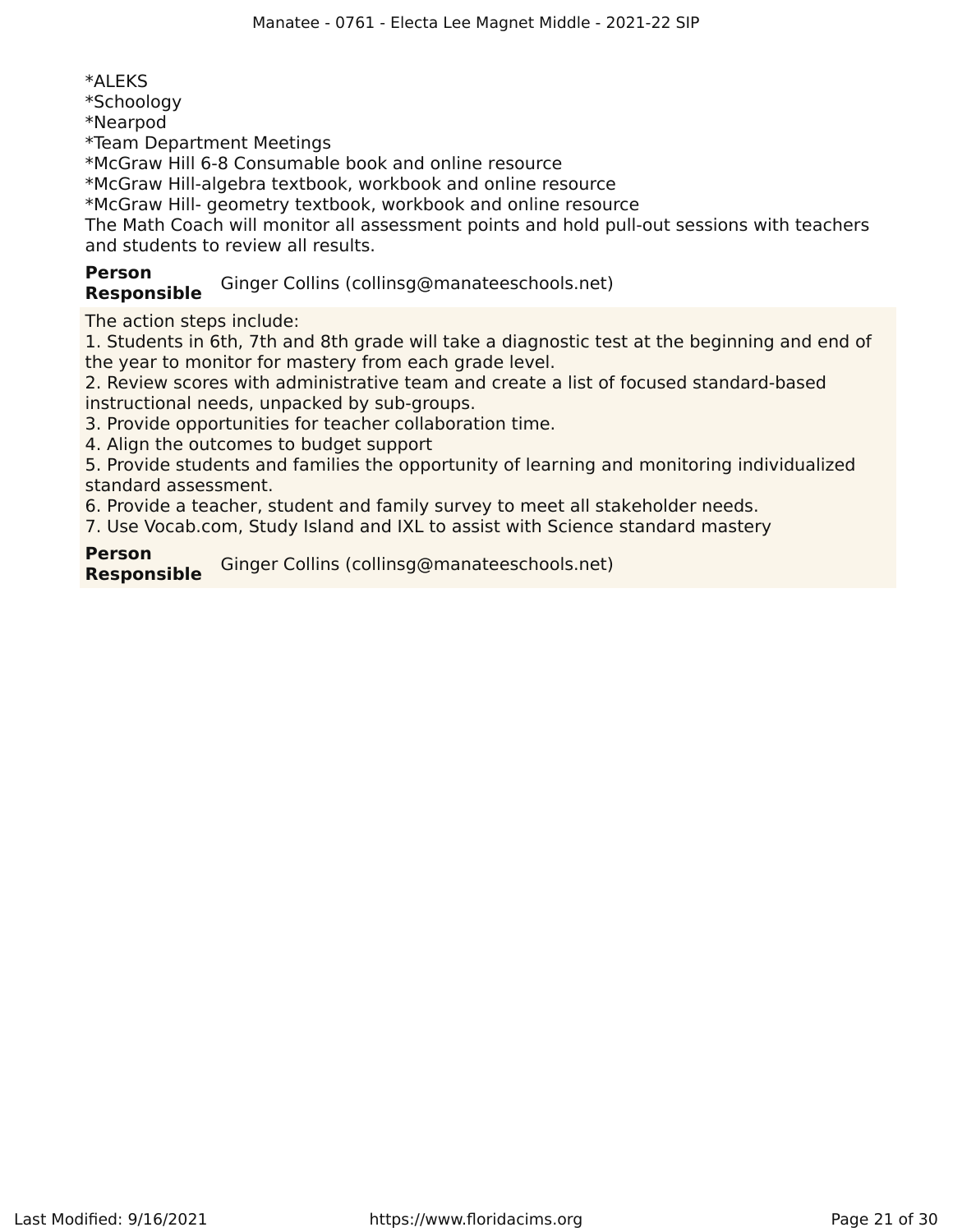### **#3. Instructional Practice specifically relating to Science**

| <b>Area of</b><br><b>Focus</b><br><b>Description</b><br>and<br><b>Rationale:</b> | School scores indicated a consistent decline in Science achievement. The<br>aggregated data from the 2018-2019 State Assessment indicated the school<br>science scores are among the lowest in the district. Science is taken in the<br>eighth grade and is a culmination of three years of science. It becomes very<br>difficult to assess year to year mastery when the test is taken only once a<br>year.                                                                                                                                                                                                                                                                                                                                                                                                                                                                                                                                                                                                                                                                                                                          |
|----------------------------------------------------------------------------------|---------------------------------------------------------------------------------------------------------------------------------------------------------------------------------------------------------------------------------------------------------------------------------------------------------------------------------------------------------------------------------------------------------------------------------------------------------------------------------------------------------------------------------------------------------------------------------------------------------------------------------------------------------------------------------------------------------------------------------------------------------------------------------------------------------------------------------------------------------------------------------------------------------------------------------------------------------------------------------------------------------------------------------------------------------------------------------------------------------------------------------------|
| <b>Measureable</b><br><b>Outcome:</b>                                            | The scores are measured from a State Standard Test taken two years prior.<br>The School Science scores are at 29% in Achievement and are 22% below the<br>State Achievement score of 51%. The School Science score dropped 3% from<br>the previous year assessment. The goal is to increase the School Science<br>score on the State Assessment by 5%.                                                                                                                                                                                                                                                                                                                                                                                                                                                                                                                                                                                                                                                                                                                                                                                |
| <b>Monitoring:</b>                                                               | The Quarterly Benchmark Assessments (district created) will be used to<br>monitor data.<br>Teacher created assignments and assessments - ongoing<br>Administrators and teachers monitor teacher-based assignments and<br>assessments through FOCUS platform.                                                                                                                                                                                                                                                                                                                                                                                                                                                                                                                                                                                                                                                                                                                                                                                                                                                                          |
| <b>Person</b><br>responsible<br>for<br>monitoring<br>outcome:                    | Ginger Collins (collinsg@manateeschools.net)                                                                                                                                                                                                                                                                                                                                                                                                                                                                                                                                                                                                                                                                                                                                                                                                                                                                                                                                                                                                                                                                                          |
| <b>Evidence-</b><br>based<br><b>Strategy:</b>                                    | The evidence based strategy was derived from collaborative Science Teacher<br>meetings and survey results from students. Strategies for success include<br>student Saturday curriculum camps, focus on power standards through<br>classroom assessments monitoring for continuous mastery. The student<br>survey results indicated a desire to have more hands-on and engaging<br>classroom activities "not boring". The student survey reinforced the State<br>data for ESSA sub-group drop in student scores due to lack of engaging<br>classroom opportunities.<br>Vocab.com use will reinforce specific Science vocabulary and the ELA and<br>Science teachers will reinforce specific language in reading and writing<br>(nonfiction). IXL and Study Island are supplemental curriculum<br>enhancements. Two benchmarks tests will be given to monitor for mastery<br>and teachers will have data chats with students on test results and establish<br>specific student goals for focused improvement. Teachers will have time to<br>collaborate to create real-life standard-based instructional opportunities for<br>students. |
| <b>Rationale</b><br>for<br><b>Evidence-</b><br>based<br><b>Strategy:</b>         | The rationale for selecting Science is the continuous drop in science<br>achievement and the low assessment school scores on the State Science<br>Achievement Test in comparison to the District and State achievement<br>scores. This data-based analysis includes a student survey and classroom<br>observations and teacher reflections.                                                                                                                                                                                                                                                                                                                                                                                                                                                                                                                                                                                                                                                                                                                                                                                           |

### **Action Steps to Implement**

The action steps include:

1. Students in 6th, 7th and 8th grade will take a diagnostic test at the beginning and end of the year to monitor for mastery from each grade level.

2. Review scores with administrative team and create a list of focused standard-based instructional needs, unpacked by sub-groups.

3. Provide opportunities for teacher collaboration time.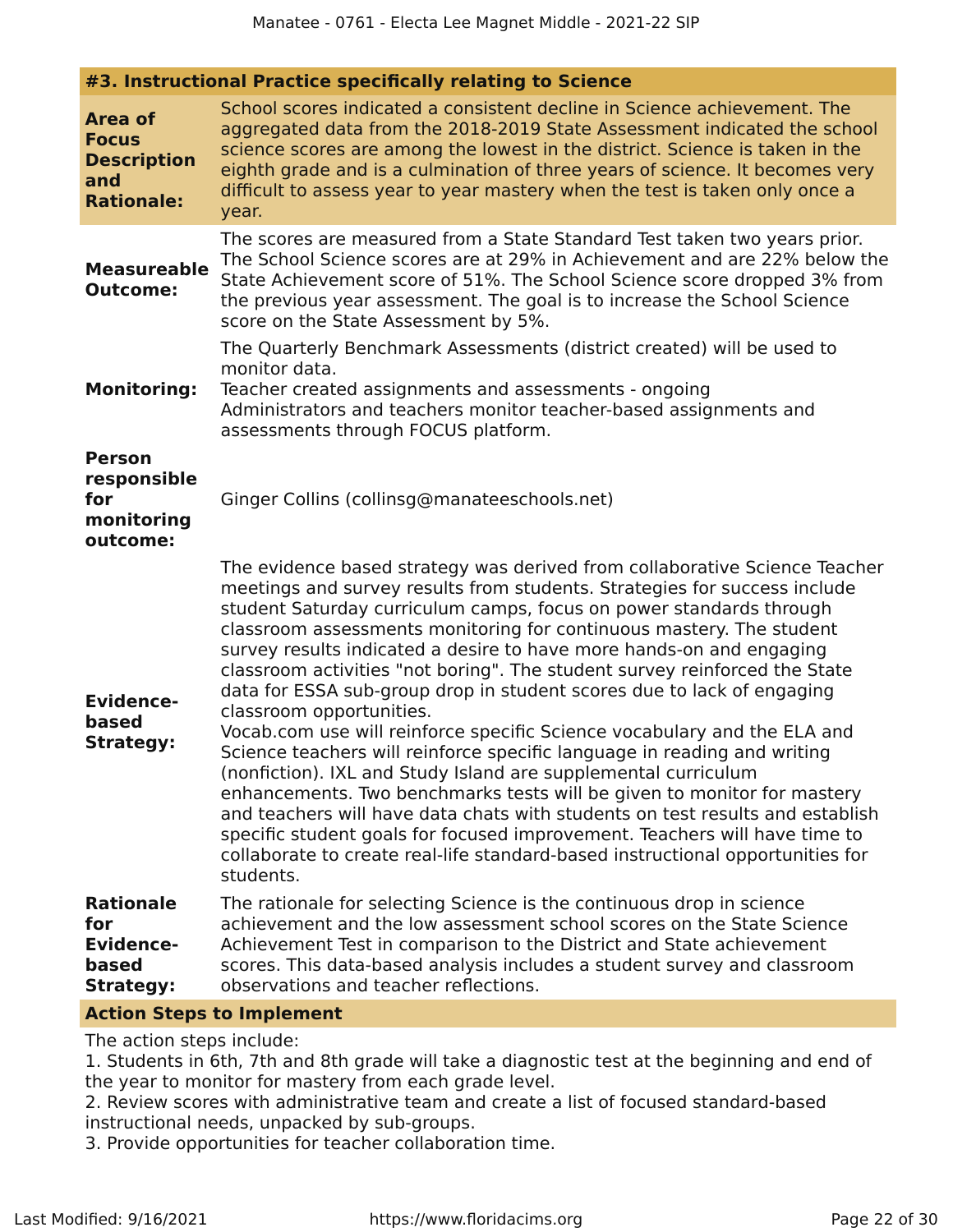4. Align the outcomes to budget support

5. Provide students and families the opportunity of learning and monitoring individualized standard assessment.

6. Provide a teacher, student and family survey to meet all stakeholder needs.

7. Use Vocab.com, Study Island and IXL to assist with Science standard mastery.

**Person** Ginger Collins (collinsg@manateeschools.net)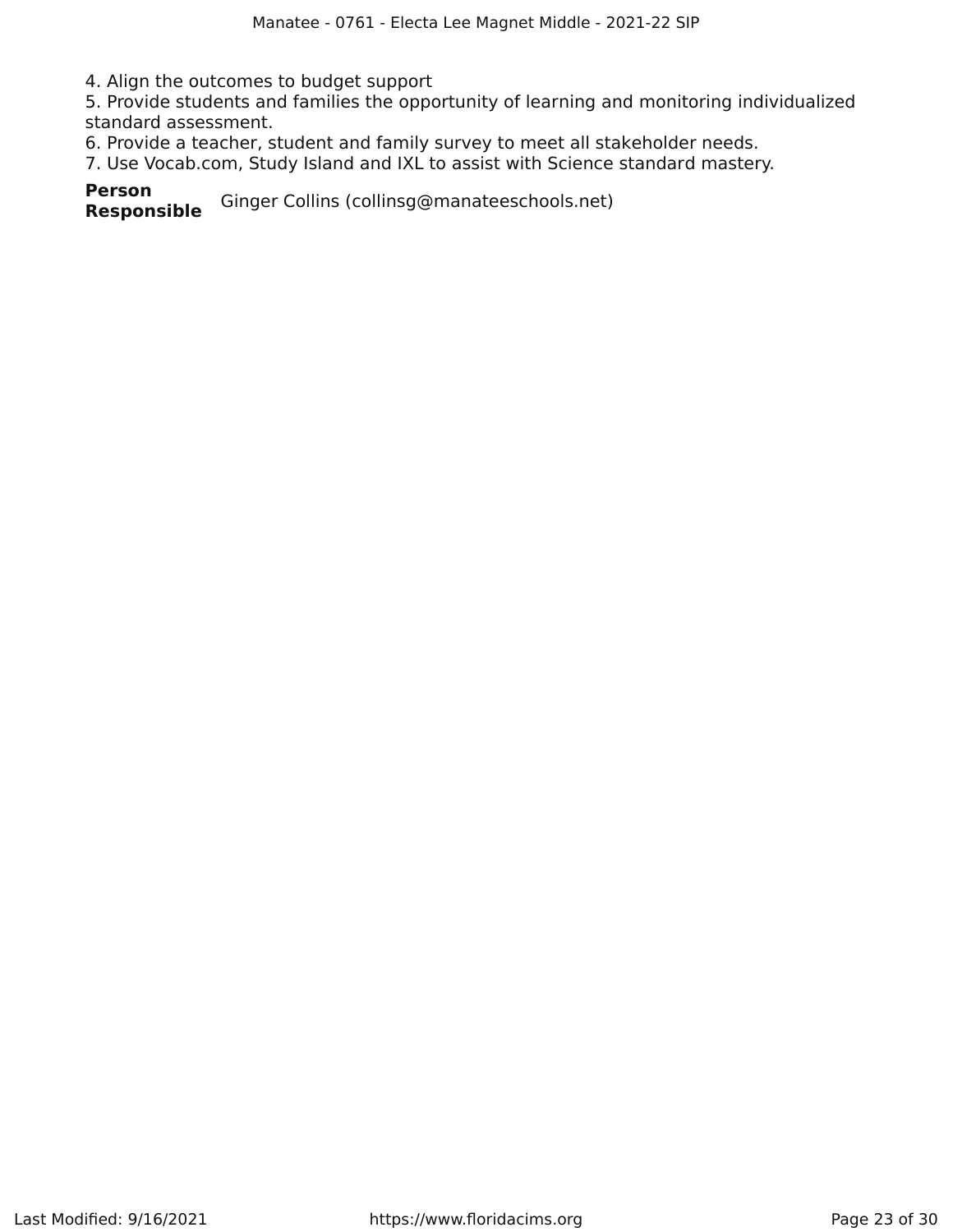|  |  | #4. ESSA Subgroup specifically relating to Black/African-American |  |
|--|--|-------------------------------------------------------------------|--|
|  |  |                                                                   |  |

| Area of<br><b>Focus</b><br><b>Description</b><br>and<br><b>Rationale:</b> | Black/African American (BA) subgroup are not showing adequate progression<br>through data analysis and are achieving at 40% which is 1% below<br>acceptable State achievement standard. B/A students declined by 2% overall,<br>specifically in a 4% loss in Math Achievement, 11% in Science and a 15% in<br>Social Science as compared to the previous testing year.                                                                                                                                                                                                                                                     |
|---------------------------------------------------------------------------|----------------------------------------------------------------------------------------------------------------------------------------------------------------------------------------------------------------------------------------------------------------------------------------------------------------------------------------------------------------------------------------------------------------------------------------------------------------------------------------------------------------------------------------------------------------------------------------------------------------------------|
| <b>Measureable</b><br><b>Outcome:</b>                                     | The data base outcome is to increase the Black/African American subgroup<br>by 5% in the 2020-2021 school year. Teachers will receive a focus on cultural<br>professional development during small group sessions and be offered to<br>attend the AVID summer conference with a focus on culture and diversity.<br>Teachers as well, will be given opportunities for learning about Trauma<br>Informed teaching through book and article studies. Teachers will be given<br>time to collaborate to create engaging real-life lessons and supplement with<br>remediation opportunities to encourage student learning gains. |
| <b>Monitoring:</b>                                                        | Lesson plans will be monitored for a focus on literature that is culturally<br>appropriate.<br>The Quarterly Benchmark Assessments (district created) will be used to<br>student monitor data.<br>Teacher created assignments and assessments - ongoing<br>Administrators and teachers monitor teacher-based assignments and<br>assessments through FOCUS platform.                                                                                                                                                                                                                                                        |
| <b>Person</b><br>responsible<br>for<br>monitoring<br>outcome:             | Ginger Collins (collinsg@manateeschools.net)                                                                                                                                                                                                                                                                                                                                                                                                                                                                                                                                                                               |
| <b>Evidence-</b><br>based<br><b>Strategy:</b>                             | B/A students will receive formative assessments through out the year using<br>benchmark assessments, iReady, Reading Plus, IXL and Study Island Scores<br>to help supplement power State Standards. Students will be given the<br>opportunity to join Advancement Via Individual Determination (AVID), as one<br>of their electives, to help understand the importance of applying their<br>personal best to active learning. Students will be surveyed for opinions and<br>by-in on growing academic learning opportunities for themselves and others.                                                                    |
| <b>Rationale</b><br>for<br><b>Evidence-</b><br>based<br><b>Strategy:</b>  | The rationale for selecting this strategy is to use data-driven instruction for<br>the opportunities of continuous analysis of mastery of State standards.<br>Evidence will include results from surveys, assessments, collaborative<br>reflections and classroom observations.                                                                                                                                                                                                                                                                                                                                            |

### **Action Steps to Implement**

#### Action Steps:

1. Survey of all stakeholders

- 2. Data-driven instruction
- 3. Application of professional development on Trauma Informed and Cultural diversity

4. Classroom observations by administrators for standard-based instruction, engagement and PD applications.

- 5. Collaboration opportunities to unpack and problem solve
- 6. Align the outcomes with budgetary support.
- 7. Provide inclusion of family and community stakeholders
- 8. District support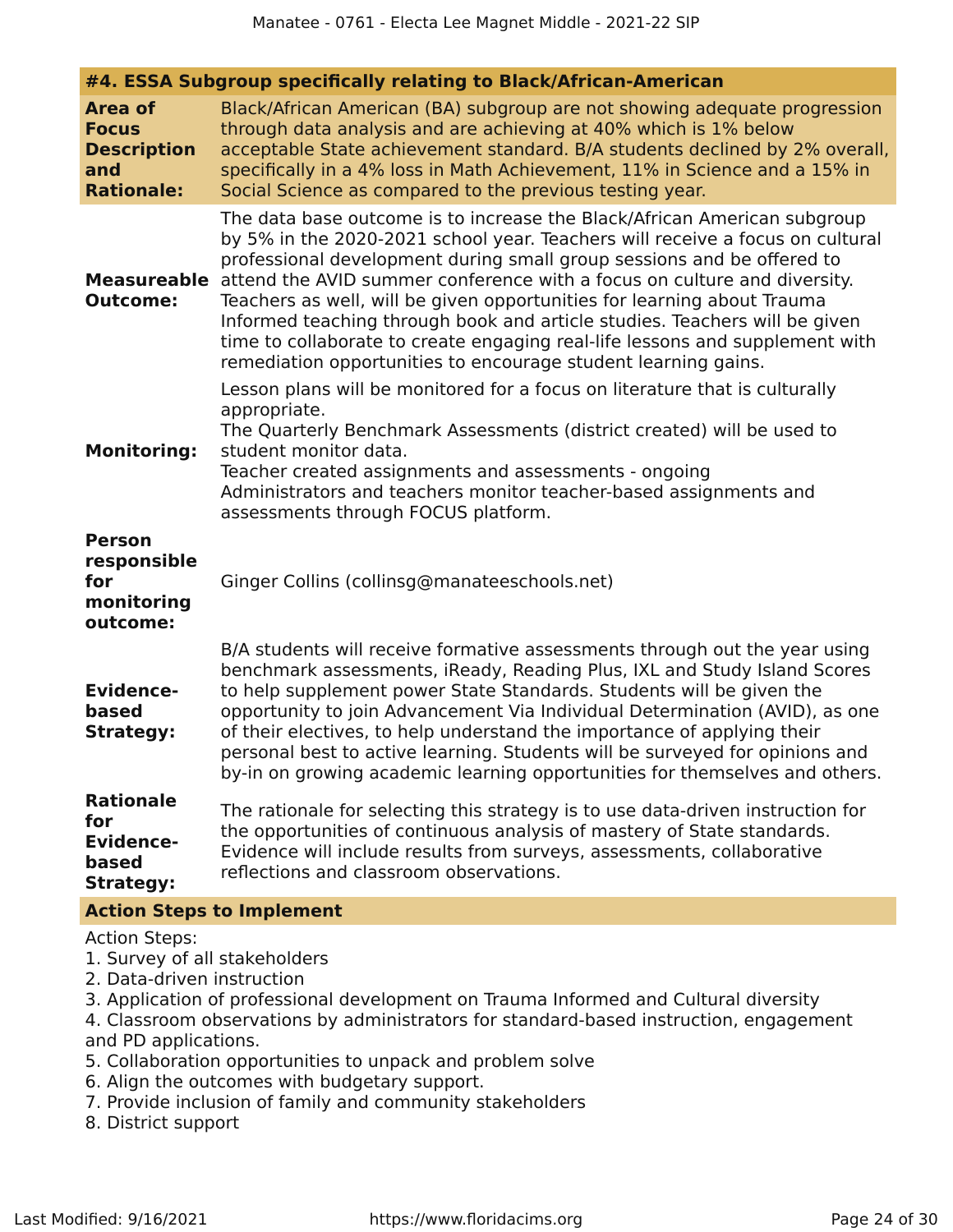**Person** Ginger Collins (collinsg@manateeschools.net)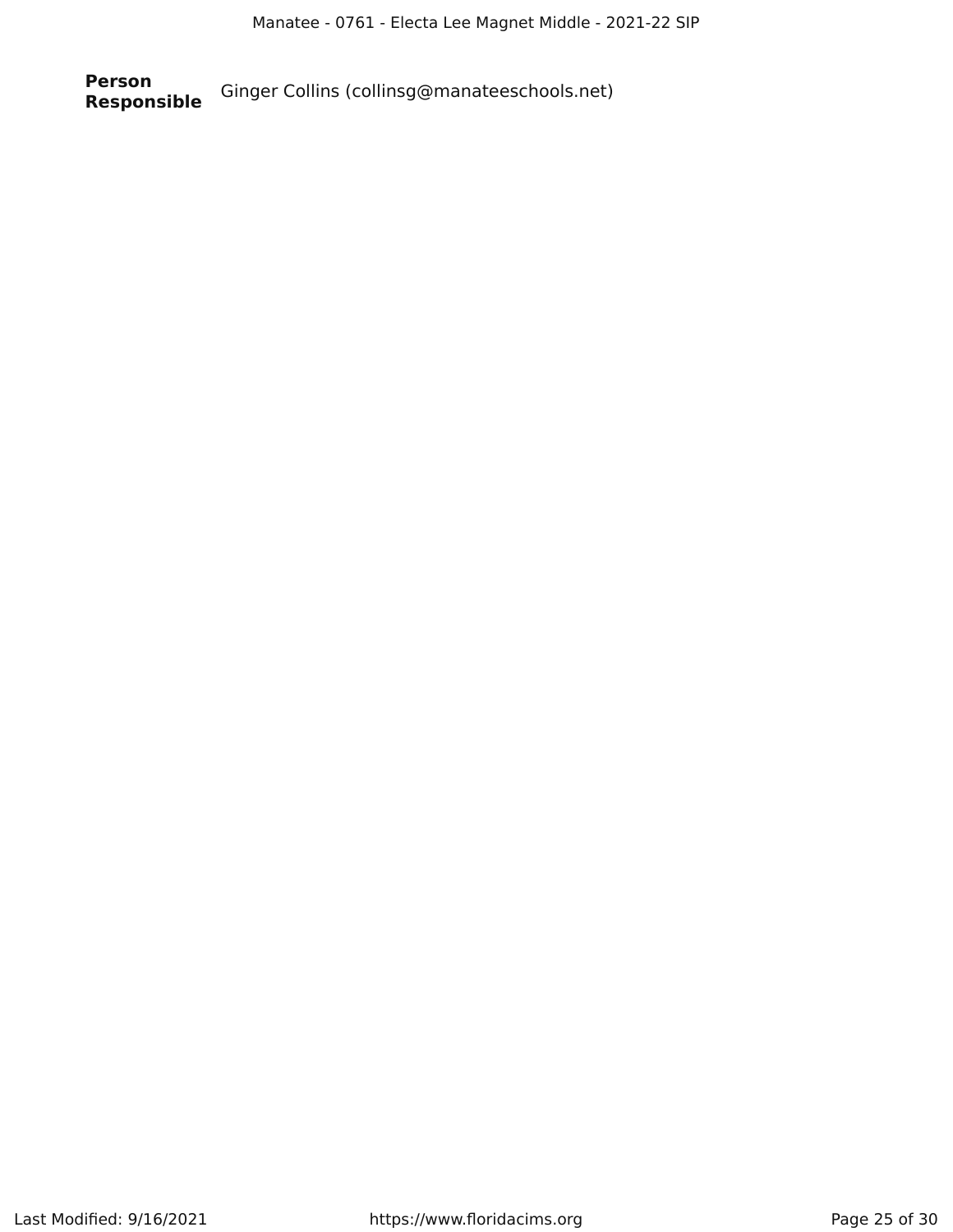### **#5. ESSA Subgroup specifically relating to Students with Disabilities**

| <b>Area of</b><br><b>Focus</b><br><b>Description</b><br>and<br><b>Rationale:</b> | There has been a two year decline trend in the Student with Disabilities<br>(SWD) sub-group. SWD declined by 1% in Math and Science Achievement and<br>a need for a 10% gain in overall achievement. SWD earning gains need to be<br>reinforced and supported by remediation, tutoring and consequentially<br>mastery of standards. Push-in and pull-out tutoring opportunities will be<br>made available through scheduling teacher aides to specific classrooms and<br>supplementing learning opportunities with iReady, Reading Plus, vocab. com,<br>IXL and Study Island.<br>The rationale for identifying the critical need was from review of all data<br>points. These data points include results from FSA, Benchmark Assessments,<br>Classroom Assessments (Formative and Summative), Remediation data<br>through iReady and Reading Plus and supplemental academic support<br>through Brain Pop, vocab.com. IXL and Study Island. These data point<br>indicators allowed for collaborative conversations on problem solving deficits<br>in student learning. |
|----------------------------------------------------------------------------------|------------------------------------------------------------------------------------------------------------------------------------------------------------------------------------------------------------------------------------------------------------------------------------------------------------------------------------------------------------------------------------------------------------------------------------------------------------------------------------------------------------------------------------------------------------------------------------------------------------------------------------------------------------------------------------------------------------------------------------------------------------------------------------------------------------------------------------------------------------------------------------------------------------------------------------------------------------------------------------------------------------------------------------------------------------------------|
| <b>Measureable</b><br><b>Outcome:</b>                                            | SWD students will make a 10% learning gain with the inclusion of an<br>individualized student academic plan and provide supplemental learning<br>opportunities to remediate standards not yet mastered. The goal is to focus<br>on 3-5 power standards to gain mastery of these tested standards. Formative<br>tests and quizzes will be enlisted throughout the year to continuously<br>monitor for student mastery. Remediation will be provided for standards not<br>yet mastered through classroom focus, intensive subject area classes in Math<br>for all Level 1 students and ELA for all Level 1 and Level 2 students. Saturday<br>curriculum camps will be offered as well as push-in and pull-out tutorial<br>support.                                                                                                                                                                                                                                                                                                                                       |
| <b>Monitoring:</b>                                                               | The Quarterly Benchmark Assessments (district created) will be used to<br>monitor data.<br>Teacher created assignments and assessments - ongoing<br>Administrators and teachers monitor teacher-based assignments and<br>assessments through FOCUS platform.                                                                                                                                                                                                                                                                                                                                                                                                                                                                                                                                                                                                                                                                                                                                                                                                           |
| <b>Person</b><br>responsible<br>for<br>monitoring<br>outcome:                    | Ginger Collins (collinsg@manateeschools.net)                                                                                                                                                                                                                                                                                                                                                                                                                                                                                                                                                                                                                                                                                                                                                                                                                                                                                                                                                                                                                           |
| <b>Evidence-</b><br>based<br><b>Strategy:</b><br><b>Rationale</b>                | SWD will receive formative assessments through out the year using<br>benchmark tests, iReady, Reading Plus, classroom tests and quizzes and<br>supplemental data results. These assessment results will be unpacked and<br>standard based alignment with a concentration of poser standards will be<br>used. Teachers will be made aware of the results of these assessments by the<br>Administrators, Data Coach and Math and ELA Coach. Teachers will focus on<br>achieving a mastery at 80% on each power standard. Mastery will be<br>considered as having been achieved through consistencies within formative<br>assessments. Teachers will be given the opportunity to collaborate and<br>create engaging, real-life standard-based instructional opportunities.<br>Students will be surveyed for inclusion of the academic process.                                                                                                                                                                                                                            |
| for<br><b>Evidence-</b>                                                          | The rationale for selecting this strategy is determined through data-based<br>analysis of why there is a declining trend assessed by unpacking the State<br>assessment results. While these results are two-years old there is still a                                                                                                                                                                                                                                                                                                                                                                                                                                                                                                                                                                                                                                                                                                                                                                                                                                 |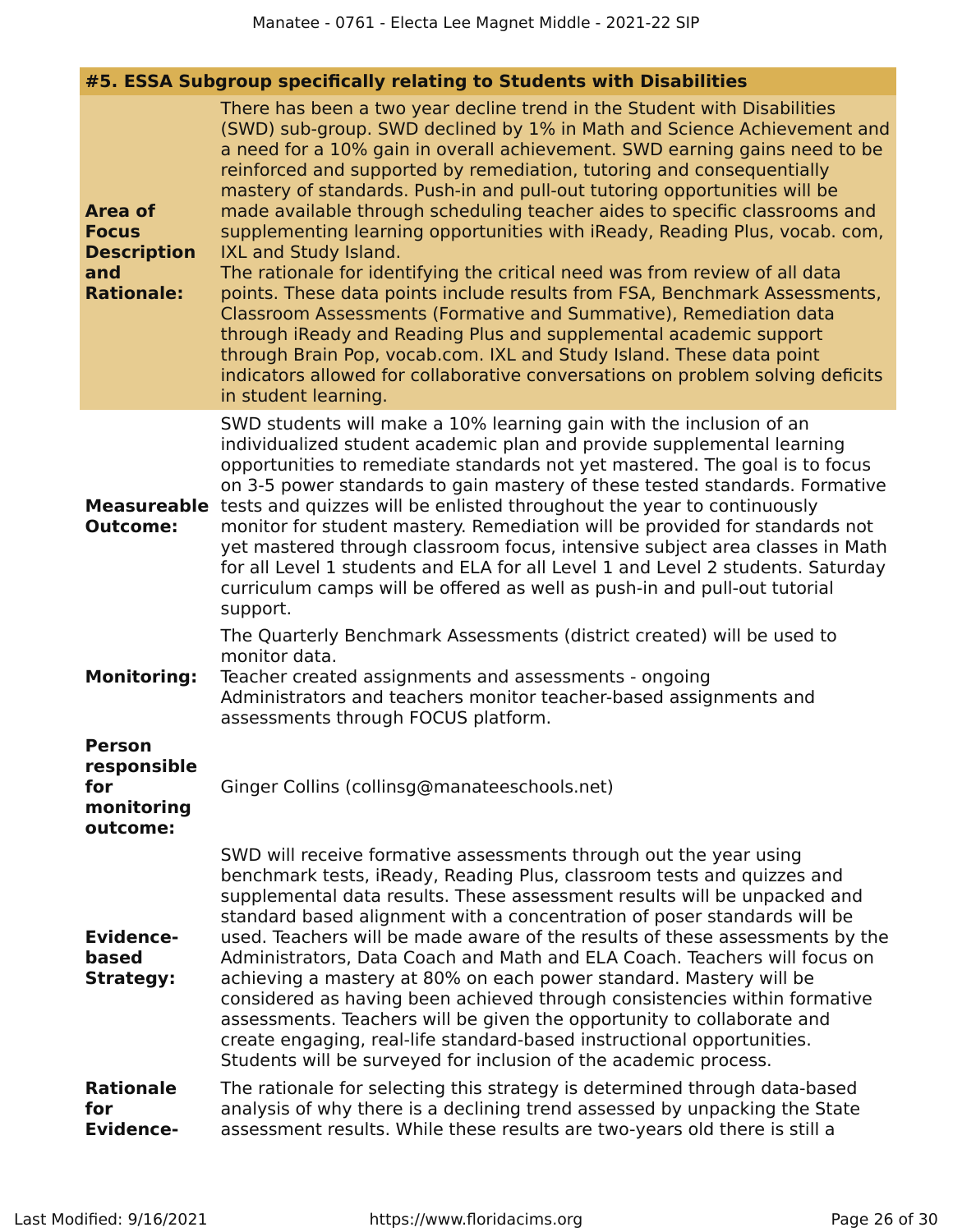**based Strategy:** sense of urgency heightened by the pandemic-effect and potential learning loss.

### **Action Steps to Implement**

The action steps include:

1. Consistent review of all assessment material by the administrative team and creation of a specific standard-based instructional plan.

2. Provide opportunities for group leadership sessions on support opportunities and reach out for district support as applicable.

3. Align the outcomes with budget support.

4. Give teachers time to collaborate and create opportunities for strengthening student mastery of standard based instruction.

5. Provide family stakeholders the opportunities to monitor learning and support student goals for individualized learning gains and standard mastery. Surveys will be sent out for communication purposes.

6. Provide opportunities for remediation and tutoring on an individualized basis derived through data-based analysis and goal setting.

**Person**

**Responsible** Ginger Collins (collinsg@manateeschools.net)

**Additional Schoolwide Improvement Priorities**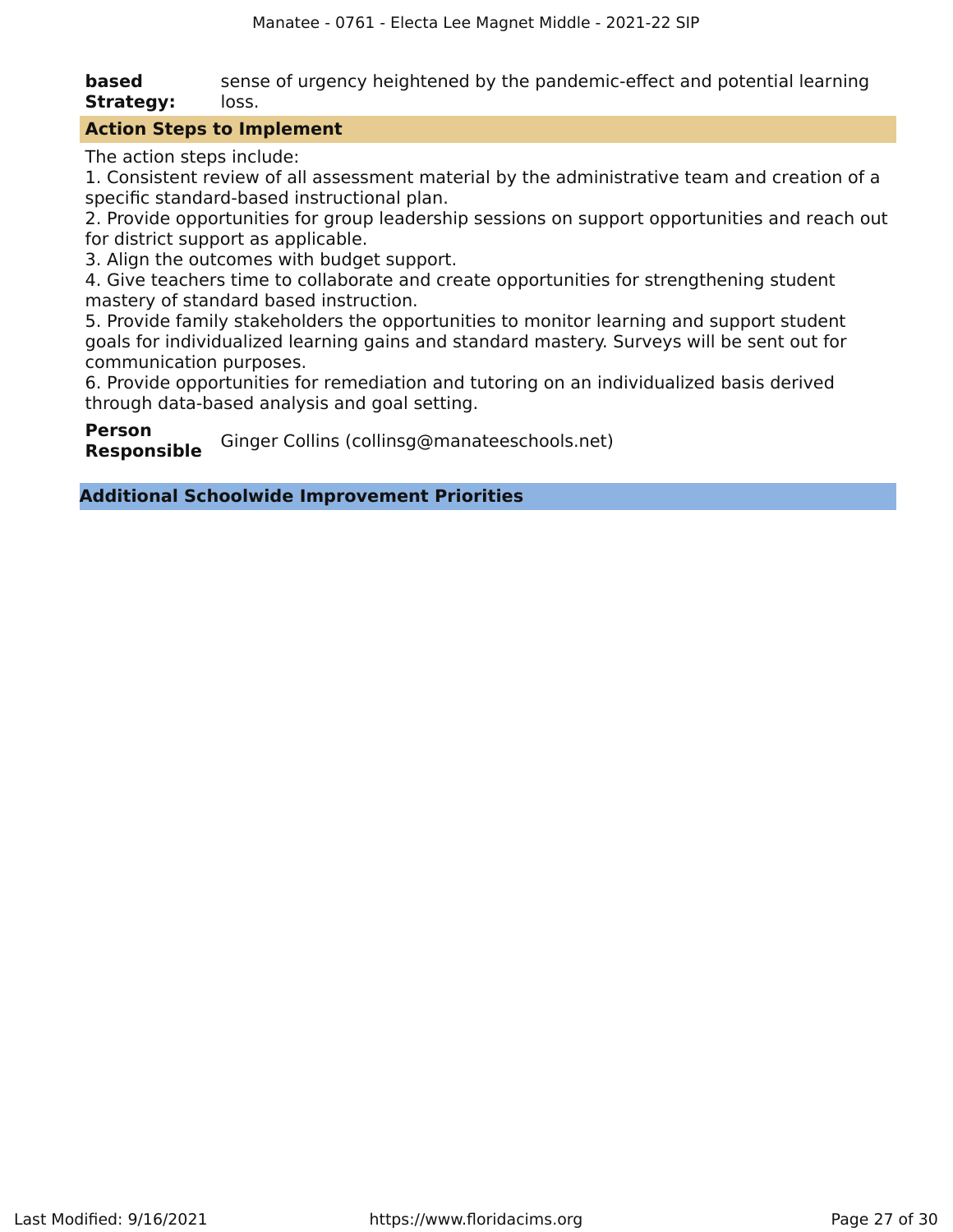Using the [SafeSchoolsforAlex.org,](https://www.safeschoolsforalex.org/fl-school-safety-dashboard/) compare the discipline data of the school to discipline data across the state and provide primary or secondary areas of concern that the school will monitor during the upcoming school year. Include how the school culture and environment will be monitored through the lens of behavior or discipline data.

**All other needs will be dealt with using data to prioritize the list. Repetitive (2 years or more) needs with continuous loss will be addressed first and are listed as an area of focus. Other needs will be monitored and data will be assessed to establish goals to enhance school improvement.**

### **Other areas of focus may include:**

**\*School Safety: Students will attend small homeroom and on-line assemblies on remaining safe. Drills will include social distancing and reduction of any close and personal exposure. Social distancing special considerations will take place within classrooms, cafeteria and gymnasiums using table shields and designating attendance areas for additional protection. Students wear masks throughout the day and consideration is enhanced for no sharing of equipment nor papers. \*Trauma Informed and Cultural Diversity: Teachers will be presented with strategies on recognizing and reporting trauma. Giving support to students during the Pandemic-Times will be critical to continue educational progress. Focusing on meeting the crucial needs of a child first will allow for the opportunity to expand learning gains. Teachers will be given opportunities to attend AVID and focus on cultural differences for supporting and understanding teaching students from different cultures.**

**\*Attendance: With three modalities currently present due to the pandemic-times, attendance records have not been recorded with diligence. Once home, hybrid students do not readily sign-in for their on-line teaching components. Phone calls in dual language and persistent connections with families have assisted with attendance accuracy.**

**\*Discipline: Reduction of students being out of the classroom is a significant goal. This would include In-School Suspensions, Alternative School Suspensions and Out-of-School suspensions. The goal is to keep students in the classroom and focus on academics not behaviors. Positive rewards will be offered to students to encourage making correct choices.**

**\*AVID: Advancement Via Individual Determination is offered at Lee Middle School. Teachers receive professional development opportunities to attend AVID conferences and workshops to assist students with learning the importance of establishing life-long goals for success.**

**\*Future Business Leaders of America (FBLA), Technology Student Association (TSA), and the Builders Club (BC) are career pathway organizations. FBLA and TSA provides opportunities for students to compete in different categories expanding their knowledge of future career pathways as well as earning scholarship opportunities. BC is aligned with Kiwanis and works alongside with this community organization. All of these clubs provide outreach to the community and enhance students' understanding of philanthropy, public speaking and future opportunities in college and career advancement.**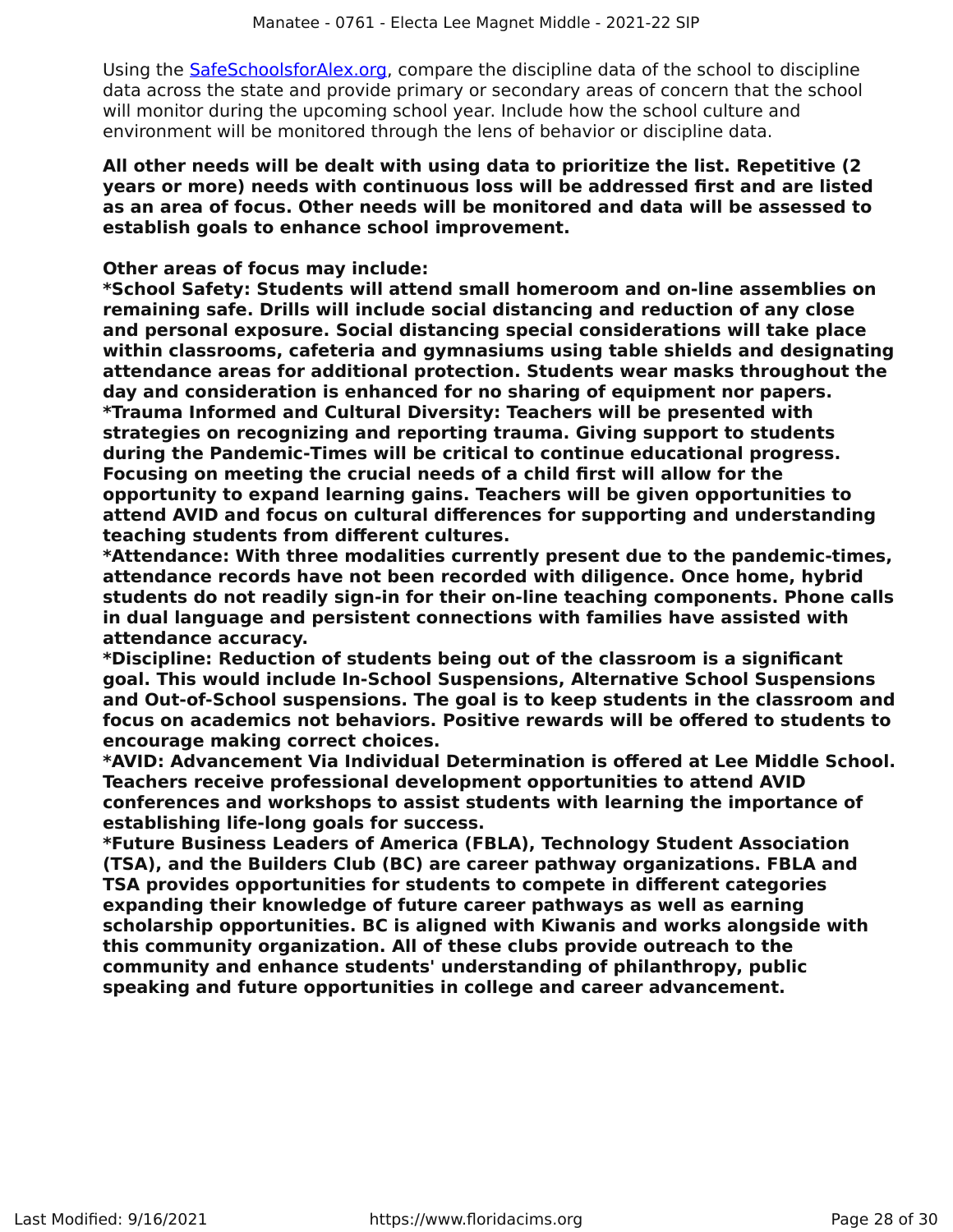### **Part IV: Positive Culture & Environment**

<span id="page-28-0"></span>A positive school culture and environment reflects: a supportive and fulfilling environment, learning conditions that meet the needs of all students, people who are sure of their roles and relationships in student learning, and a culture that values trust, respect and high expectations. Consulting with various stakeholder groups to employ school improvement strategies that impact the positive school culture and environment are critical. Stakeholder groups more proximal to the school include teachers, students, and families of students, volunteers, and school board members. Broad stakeholder groups include early childhood providers, community colleges and universities, social services, and business partners.

Stakeholders play a key role in school performance and addressing equity. Consulting various stakeholder groups is critical in formulating a statement of vision, mission, values, goals, and employing school improvement strategies.

### **Describe how the school addresses building a positive school culture and environment.**

Teachers, Staff, Parents, Students and community members are surveyed to learn about best forms of communication and to assess any needs. School establishes an atmosphere for a safe learning environment in which all students can learn. School stakeholders are asked to participate in writing the SIP plan. The school Improvement plan is then presented to all stakeholders and opportunities for change and enhancements are provided. School communicates through both Spanish and English for highest levels of family stakeholder understanding.

Parent learning opportunities are made available during all school activities and through online tutorials. Families are invited to school thematic social events. During the pandemic-effect many of the meetings and social events are offered through on-line sessions.

Teachers reinforce communication by making phone calls home and using the email system. All communications are offered with dual-language support. Currently, volunteers and outside mentors services are not able to be used within the brick and mortar school. However, we use Micro-Team meetings whenever possible to provide

support services. Every message home has the ability of being sent via the home language. AVID, TSA, FBLA and Builders Club enhance students understanding of college and career opportunities. These organization give positive outreach to all community stakeholders and provide students with competition, goal setting and communication opportunities build lifelong skills. These on-campus organizations work with multiple business, community and university systems to further students knowledge for future success. The philanthropic experiences gained by belonging to these organizations give intrinsic value to supporting and making a difference in community lives. Many of the projects change a student's life and prospective by creating a cultural sensitivity in the joy of supporting one another.

Continue our 2nd annual summer bridge camp to support students coming from elementary to secondary school. Visitation at feeder elementary schools by student and staff to best support the elementary transition. Saturday curriculum camps to support standard based instruction with a focus on power standards and engaging activities. Transition meetings for 8th graders to high school with high school counselor visits and Spring registration. Performances through